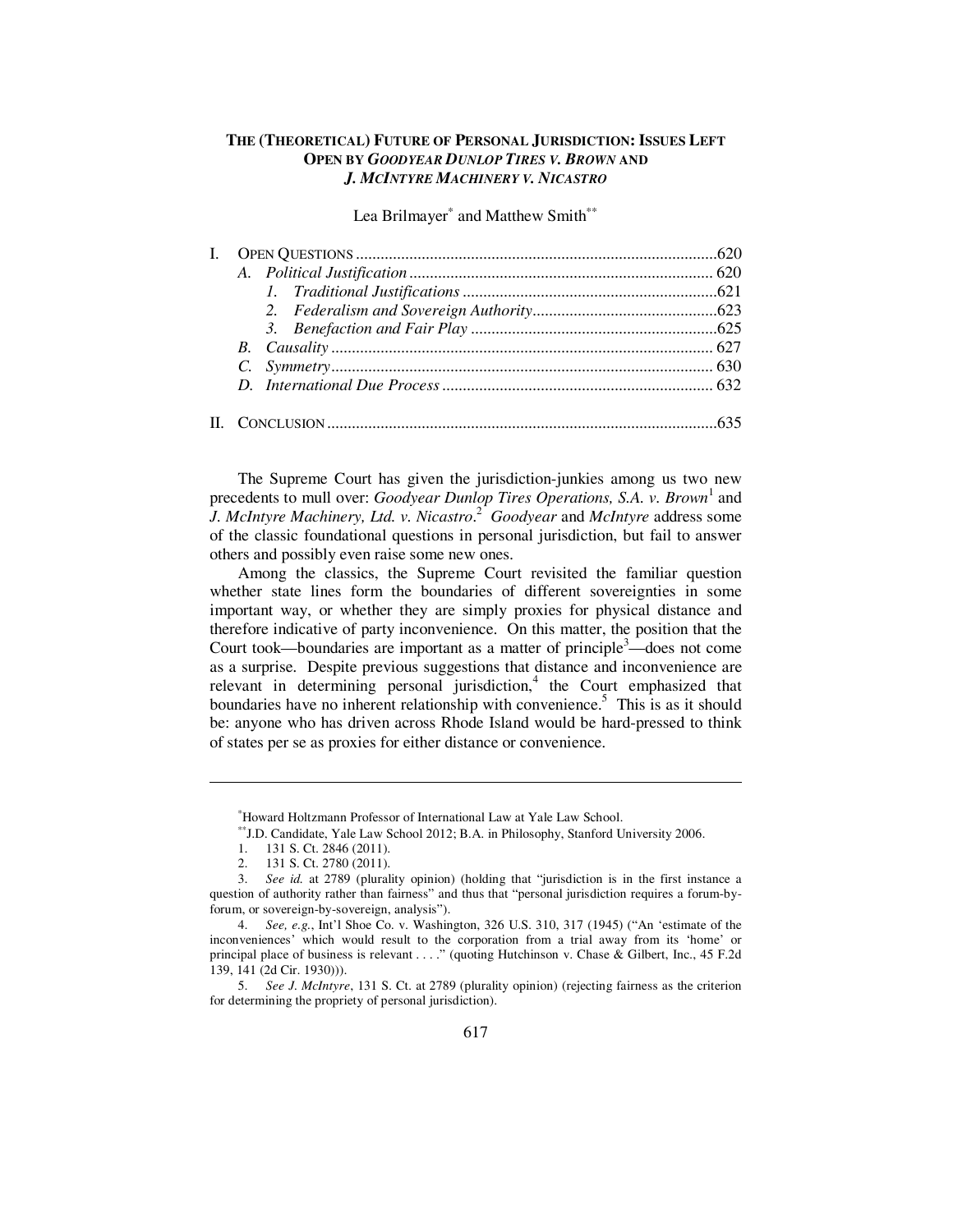The strongest message from *Goodyear* and *McIntyre* is a reaffirmation that state sovereignty is central to the Court's philosophy of what it means to have a federal system;  $\frac{6}{3}$  the states created the federal government much more than the federal government created the states. But although the Court's conviction that states are sovereign entities for jurisdictional purposes is nothing new, it does pose some new, or at least unanswered, questions. As we will argue, it is difficult to see sovereignty as the analytic lynchpin of personal jurisdiction because nothing in the concept of sovereignty itself explains what is at stake for individual liberty. Or to put the point another way, in some cases a state's exercise of jurisdiction offends individual due process rights and in some cases it does not, but an appeal to sovereign authority does nothing to distinguish one case from the other since the entire question is whether the state has that authority.

The limited analytic leverage that sovereignty provides explains why *McIntrye* resorts to consideration of "whether a defendant has followed a course of conduct directed at the society or economy existing within the jurisdiction of a given sovereign."<sup>7</sup> But this consideration only kicks the can down the road: why does the state have authority over an out-of-state defendant whose course of conduct is in some way "directed," but not over one whose course of conduct merely affected the society or economy existing within the jurisdiction of the sovereign—as in *McIntyre*? The answer must be given in terms that explain what is at stake for the defendant, not the sovereign, since limits on personal jurisdiction subsist in due process. $8$  Or, as an alternative formulation of the point, what *McIntyre* and *Goodyear* lack is an explanation of the connection between the individual defendant's interests and the sovereign's.

That the latest personal jurisdiction cases do not fully explain the connection between the individual and the sovereign also does not come as a surprise. Exertions of jurisdiction are acts of governmental coercion, and thus implicate theories of political legitimacy and justification.<sup>9</sup> To the extent, then, that theories of personal jurisdiction supervene on political theory, the absence of a clear answer to these questions is both more and less startling. It is less startling because the propriety of coercive power is an overwhelmingly complex and contested subject. Personal jurisdiction, as a relatively small subfield in civil

<sup>6.</sup> *See Goodyear*, 131 S. Ct. at 2853 ("[A] State may authorize its courts to exercise personal jurisdiction over an out-of-state defendant if the defendant has 'certain minimum contacts with [the State] such that the maintenance of the suit does not offend traditional notions of fair play and substantial justice'" (alteration in original) (quoting *Int'l Shoe*, 326 U.S. at 316)); *J. McIntyre*, 131 S. Ct. at 2789 (plurality opinion) ("And if another State were to assert jurisdiction in an inappropriate case, it would upset the federal balance, which posits that each State has a sovereignty that is not subject to unlawful intrusion by other States.").

<sup>7.</sup> *J. McIntyre*, 131 S. Ct. at 2789 (plurality opinion).

<sup>8.</sup> *See id.* (citing Ins. Corp. of Ir. v. Compagnie des Bauxites de Guinee, 456 U.S. 694, 702 (1982)).

See id. at 2785 ("Due process protects the defendant's right not to be coerced except by lawful judicial power.").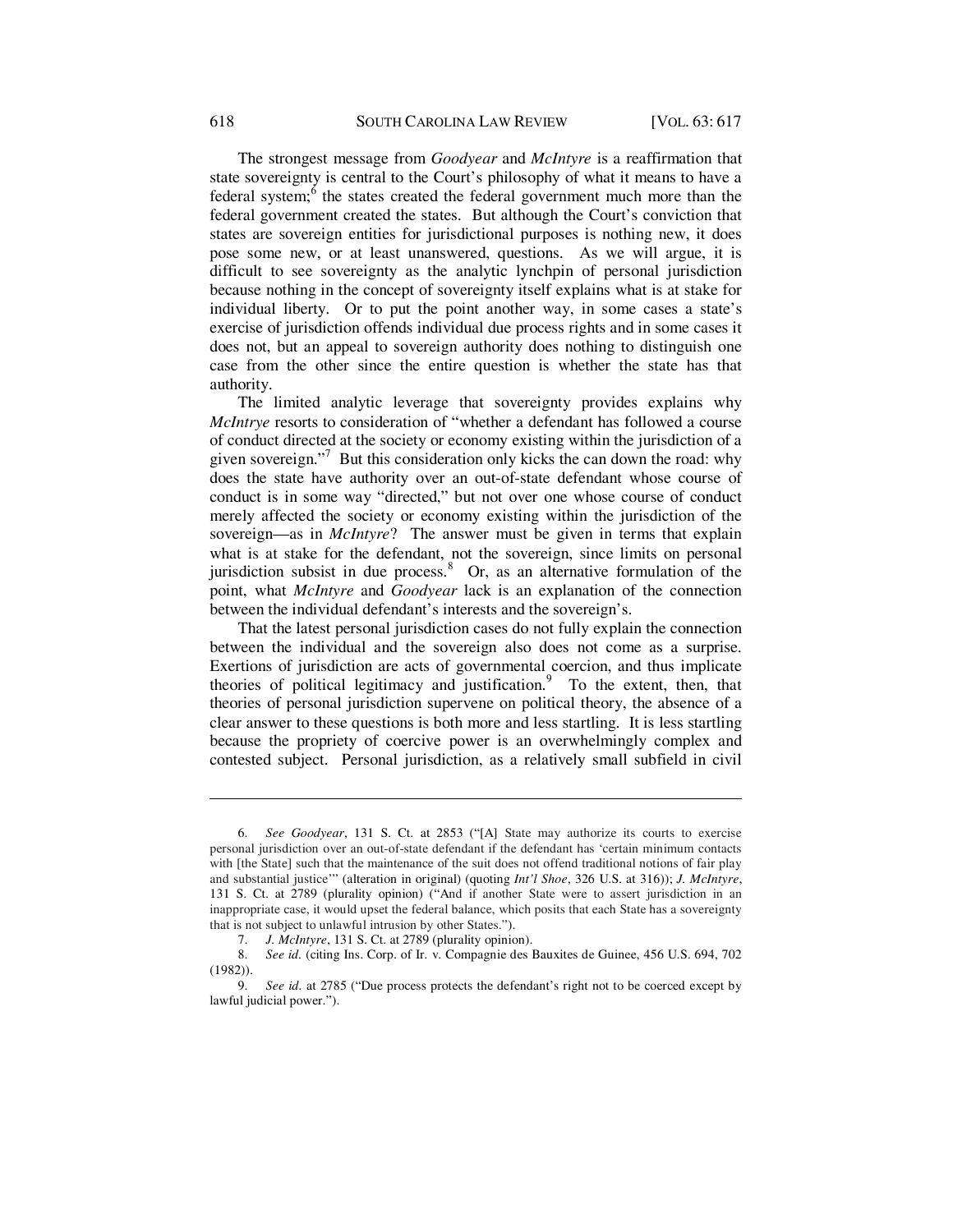procedure and constitutional law, should not be expected to make conclusive contributions to political theory. It is more startling because theories of political justification are so intellectually rich.<sup>10</sup>

If there is a key contribution that could be made to courts' understanding of personal jurisdiction, it is a fully articulated theoretical justification that delineates the circumstances under which extraterritorial defendants may be subject to the jurisdiction of a state. The intuitions underlying limits on personal jurisdiction are strong. For example, the *Goodyear* decision was entirely unanimous: a foreign corporation that conducted no business in North Carolina and otherwise had only the most tangential connections to the state should not be subject to the jurisdiction of North Carolina.<sup>11</sup> But the analytic mechanisms for deciding hard cases remain underdeveloped.

In addition to the need for a fully articulated political justification for personal jurisdiction, *Goodyear* and *McIntyre* also raise a number of collateral issues about the meaning and consequences of state sovereignty. These issues are collateral because their resolution may be impacted by whatever political justification is ultimately successful but nonetheless constitute independent and substantive areas for further research and development. And, of course, some of these issues are as old as personal jurisdiction itself<sup>12</sup>—a testament to the need for further endeavor by scholars of jurisdiction. The three collateral issues we will consider in addition to the political justification for personal jurisdiction are:

 *Causality*: When a defendant is not present in a forum but is involved in a chain of events resulting in a loss or injury in the forum, under what conditions can the defendant be regarded as having caused the loss or injury such that the forum will have personal jurisdiction? There are many candidates—foreseeability,

<sup>10.</sup> Although it is clearly impossible to list all the works in political theory that may bear on questions of jurisdiction, some are especially influential. *See generally, e.g.*, ROBERT NOZICK, ANARCHY, STATE, AND UTOPIA 88–146 (1974) (arguing for legitimacy from consent); A. JOHN SIMMONS, MORAL PRINCIPLES AND POLITICAL OBLIGATIONS 101–142 (1979) (arguing that fairplay arguments can be successful in such limited circumstances that they have little hope of legitimating extant governments); Randy E. Barnett, *Constitutional Legitimacy*, 103 COLUM. L. REV. 111 (2003) (discussing theories of legitimacy with respect to the U.S. Constitution and arguing for legitimacy based on substantive notions of rights); H.L.A. Hart, *Are There Any Natural Rights?*, 64 PHIL. REV. 175 (1955) (elucidating the relationship between moral rights and a natural right to be free from certain forms of coercion); George Klosko, *Presumptive Benefit, Fairness, and Political Obligation*, 16 PHIL. & PUB. AFF. 241 (1987) (arguing that the provision of benefits can in certain circumstances legitimate coercive power); John Rawls, *Legal Obligation and the Duty of Fair Play*, *in* LAW AND PHILOSOPHY 3 (Sidney Hook ed., 1964) (developing the rough sketches of a fair-play argument for legitimacy).

<sup>11.</sup> *Goodyear*, 131 S. Ct. at 2850–52 (explaining that the foreign defendants had no contact with North Carolina except to the extent that North Carolina residents had been injured by the defendants' allegedly defective tires in France and that other Goodyear affiliates had distributed a very small number of the defendants' tires—none of the type involved in the incident giving rise to litigation—in North Carolina).

<sup>12.</sup> *See, e.g.*, Pennoyer v. Neff, 95 U.S. 714, 722 (1878).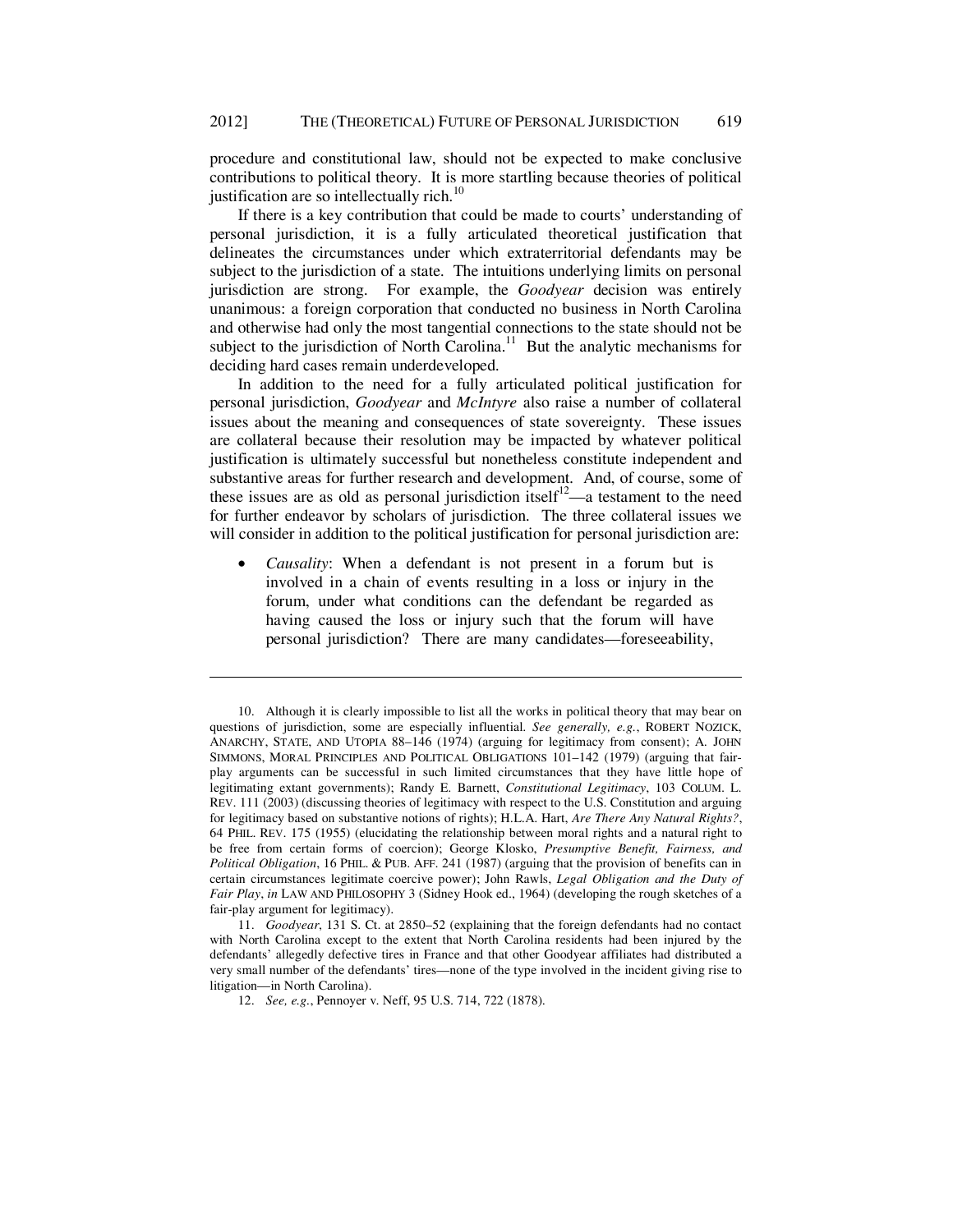probability, etc.—but which is correct, and on what criteria would one decide?

- *Symmetry*: Is the overriding focus on protecting the defendant really sound, given that the decision not to assert jurisdiction has the same effect on the plaintiff as the decision to assert jurisdiction has on the defendant?
- *International Due Process*: What difference does it (should it) make that the defendant hails from, and restricted its conduct to, another country, as opposed to another state?

The discussion below expands a bit on what these questions mean; explores briefly why we think that these problems matter; and, in some cases, briefly suggests tentative solutions or avenues for further work.

I. OPEN QUESTIONS

## *A. Political Justification*

The fundamental problem in personal jurisdiction is explaining when states may assert jurisdiction over extraterritorial defendants and when they may not. Courts and commentators have developed various concepts for distinguishing these two sets, among them notions of causality, reciprocal contacts, and implied consent.<sup>13</sup> But the underlying theoretical justification for distinguishing them remains vexingly illusive. Why are there persons *not subject* to the jurisdiction of a state? If the jurisdiction of states were extended to everyone, what would be lost?

Three traditional justifications for limiting the power of states over extraterritorial defendants are consent, inconvenience, and expectations. Unfortunately, they all have fatal flaws. A recurring and more promising, but still problematic, justification depends on notions of federalism and sovereignty.<sup>14</sup> And the necessity of coercion in solving collective action problems, colloquially known as the provision of benefits, remains an

<sup>13.</sup> *See, e.g.*, Calder v. Jones, 465 U.S. 783, 789 (1984) ("California is the focal point both of the story and of the harm suffered. Jurisdiction over petitioners is therefore proper in California based on the 'effects' of their Florida conduct in California." (citing World-Wide Volkswagen Corp. v. Woodson, 444 U.S. 286, 297–98 (1980); RESTATEMENT (SECOND) OF CONFLICT OF LAWS § 37 (1971))); *Ins. Corp. of Ir.*, 456 U.S. at 703 ("Because the requirement of personal jurisdiction represents first of all an individual right, it can, like other such rights, be waived. . . . A variety of legal arrangements have been taken to represent express or implied consent to the personal jurisdiction of the court."); Michael Steven Green, *Horizontal* Erie *and the Presumption of Forum Law*, 109 MICH. L. REV. 1237, 1257 (2011) ("A forum without minimum contacts lacks the power to assert personal jurisdiction over a defendant, not solely because the defendant would find it inconvenient, but also because the forum state lacks sufficient interests to justify an assertion of adjudicative power.").

<sup>14.</sup> The latest example of state sovereignty as political justification for limits on personal jurisdiction appears, of course, in *J. McIntyre*, 131 S. Ct. at 2786–87.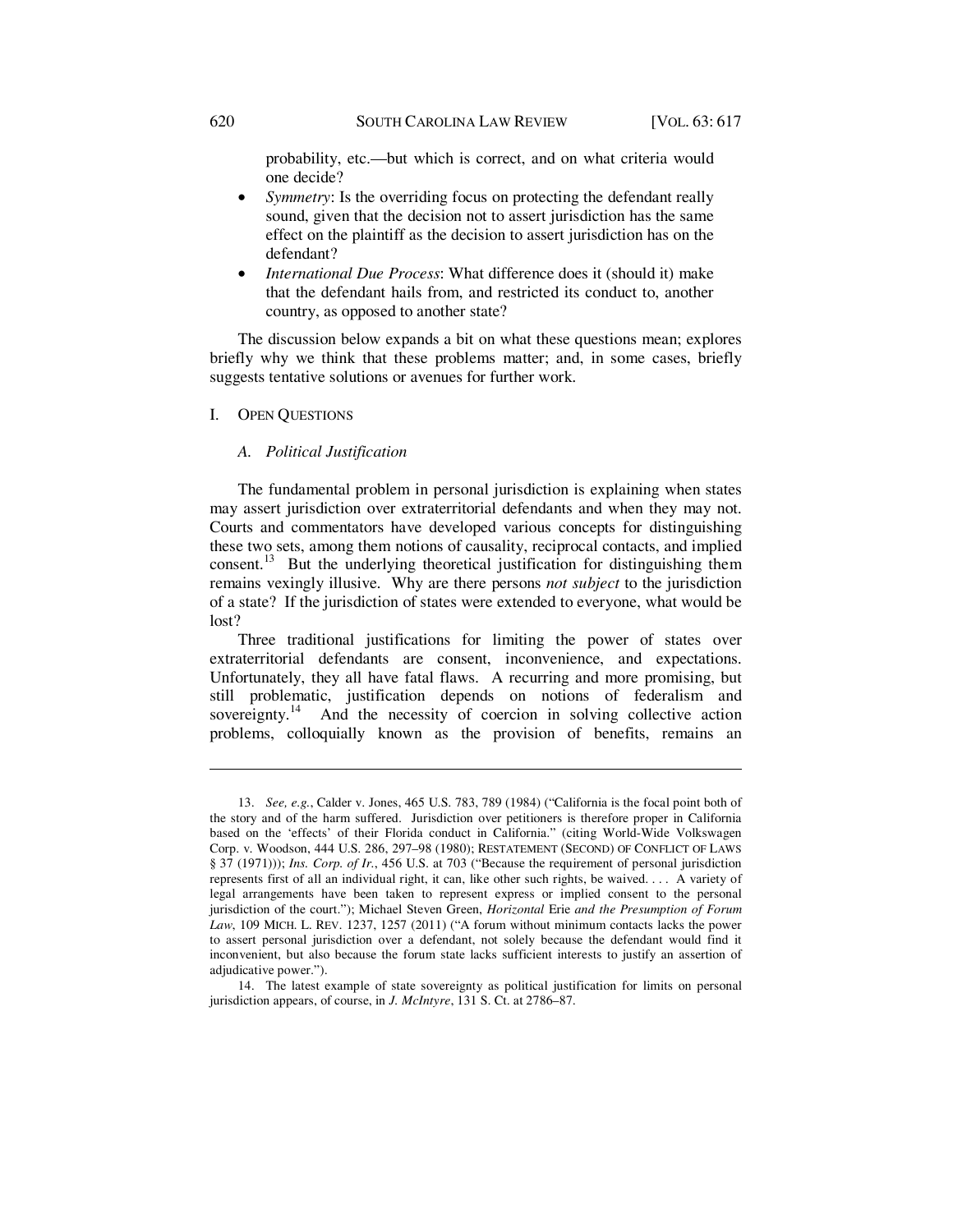underdeveloped but promising justification.<sup>15</sup> The future of personal jurisdiction depends in large part on grappling with these political justifications and perhaps others.

## *1. Traditional Justifications*

As with most political theory, consent is a starting place. The affinity between consent and the legitimation of coercive power stems from the undisputed fact that consent is sufficient to legitimate coercive power: a basic assumption across the law, and particularly in contracts, is that genuine consent to an arrangement justifies enforcing that arrangement, or some approximation thereof.<sup>16</sup> Given that consent is a sufficient condition for coercive power, it has been natural to assume that it is also a necessary condition. This reasoning is embodied in an early line of cases,<sup>17</sup> but was famously banished by the Court in *International Shoe Co. v. Washington*. 18

The problem with using consent to justify the use of coercive power is that the semantic content of "consent" is too limited to justify coercive power in the vast majority of situations. Any conventional definition of consent, e.g., deliberate manifestation of agreement,<sup>19</sup> will leave out the vast majority of corporations and individuals because the vast majority of corporations and individuals never deliberately manifest agreement to coercive power and have no reason to. Corporations enter new states to earn profit and expand their business, just as individuals travel to, or interact with, new states because it is personally, socially, or professionally advantageous. People have motives that need not (and generally do not) involve deliberate manifestations of assent to the states' coercive power.

Moves to implied consent do not fare any better because they are strangely circular. If some actions impliedly manifest consent to jurisdiction and others do not, how do we tell them apart? And more particularly, how do we tell them apart when the defendant can perpetually deny that his actions manifested consent? Any litigant can maintain, probably truthfully, that she took the actions

<sup>15.</sup> Indeed, the idea that the provision of benefits has a role in justifying exertions of jurisdiction has been around as long as the doctrine of personal jurisdiction:

<sup>[</sup>T]o the extent that a corporation exercises the privilege of conducting activities within a state, it enjoys the benefits and protection of the laws of that state. The exercise of that privilege may give rise to obligations, and, so far as those obligations arise out of or are connected with the activities within the state, a procedure which requires the corporation to respond to a suit brought to enforce them can, in most instances, hardly be said to be undue.

Int'l Shoe Co. v. Washington, 326 U.S. 310, 319 (1945).

<sup>16.</sup> *See, e.g.*, Bremen v. Zapata Off-Shore Co., 407 U.S. 1, 17–18 (1972) (using contractual consent to justify choice of jurisdiction).

<sup>17.</sup> *See, e.g.*, Hess v. Pawloski, 274 U.S. 352, 356–57 (1927) (upholding a state statute which implied consent to service of process for all out of state motorists driving on its highways).

<sup>18.</sup> *See Int'l Shoe*, 326 U.S. at 318–19.

<sup>19.</sup> *See* BLACK'S LAW DICTIONARY 346 (9th ed. 2009).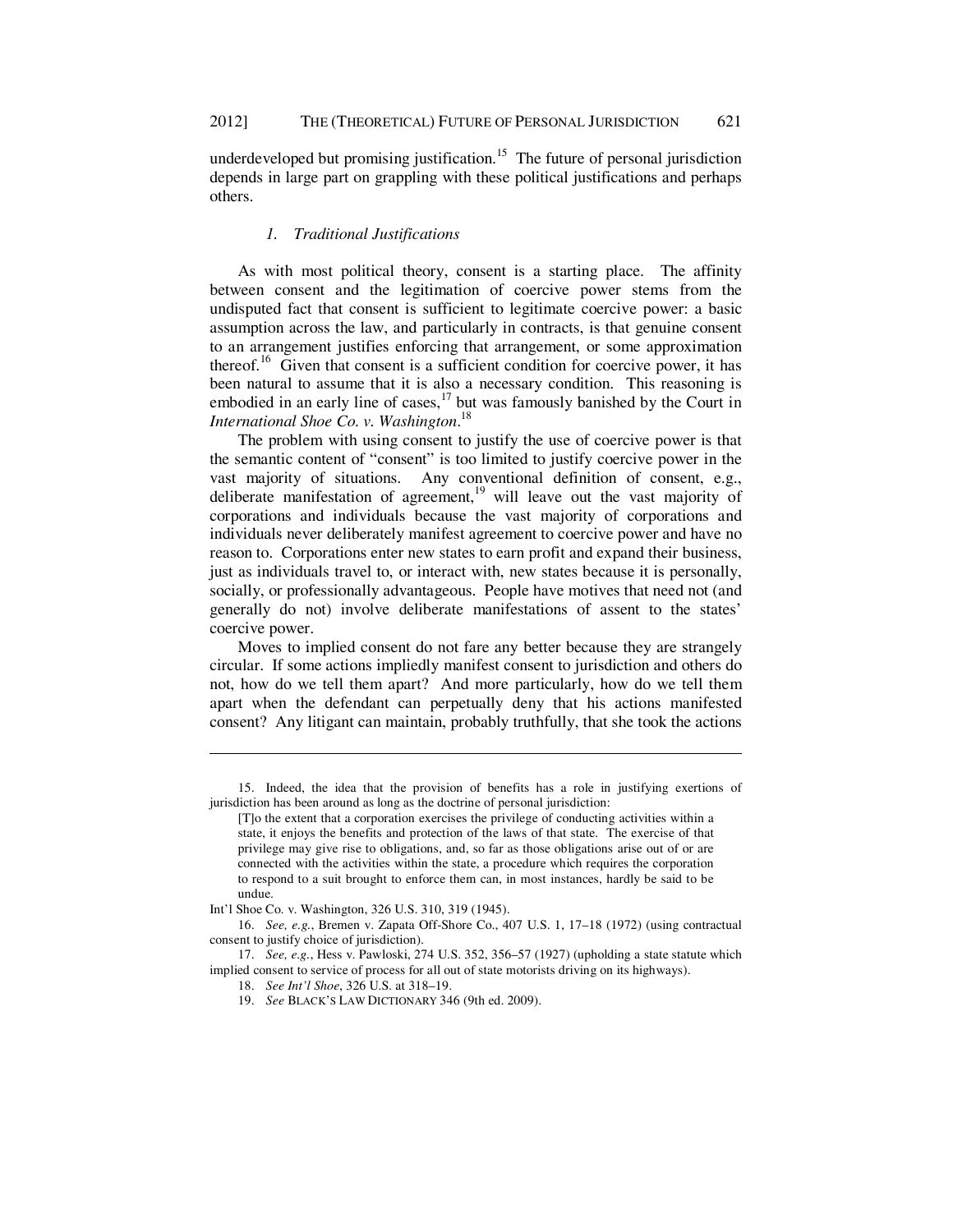at issue with no reference whatsoever to the authority of a state. So what actions create implied consent? Ultimately, consent is too strong a concept to be useful in legitimating coercive power generally and extraterritorial assertions of jurisdiction in particular.

The failure of consent brings us to inconvenience, or the idea that defendants should not be forced to litigate in a distant or obscure forum. The personal jurisdiction cases are riddled with language suggesting that inconvenience is a correct understanding of defendants' interests.<sup>20</sup> But, as other commentators have pointed out, defending in a different state just is not that inconvenient.<sup>21</sup> And more importantly, an emphasis on inconvenience would be anomalous in constitutional doctrine. "[T]here is simply no historical concern over convenience as an additional component of due process  $\dots$ ."

For example, there are absolutely no *constitutional* limits on the diversity jurisdiction of the federal courts: "There is . . . nothing in the Constitution which forbids Congress to enact that . . . a circuit court . . . shall, by process served anywhere in the United States, have the power to bring before it all the parties necessary to its decision."<sup>23</sup> While there are geographic limits on the diversity jurisdiction of the federal courts, they are provided for statutorily and could thus be repealed at any time by Congress.<sup>2</sup>

The requirements of the Due Process Clause cannot be applied so selectively. To maintain consistency, one must either rework entire areas of constitutional law by incorporating protections against inconvenience, or jettison

<sup>20.</sup> *See, e.g.*, *Int'l Shoe*, 326 U.S. at 317 ("An 'estimate of the conveniences' which would result to the corporation from a trial away from its 'home' or principal place of business is relevant . . . ." (quoting Hutchinson v. Chase & Gilbert, Inc., 45 F.2d 139, 141 (1930))).

<sup>21.</sup> *See* Patrick J. Borchers, *The Death of the Constitutional Law of Personal Jurisdiction: From* Pennoyer *to* Burnham *and Back Again*, 24 U.C. DAVIS L. REV. 19, 95 (1990) ("Depositions and other discovery devices take place anywhere the parties designate, and are not tied to the forum. The only events tied to the forum are those requiring judicial supervision, such as pretrial motions. Motions require the presence of counsel, but a party is free to hire a lawyer close to the courthouse. The only time a party is likely to travel is in the improbable event that the case goes to trial." (footnote omitted)).

<sup>22.</sup> A. Benjamin Spencer, *Jurisdiction to Adjudicate: A Revised Analysis*, 73 U. CHI. L. REV. 617, 630 (2006).

<sup>23.</sup> United States v. Union Pac. R.R. Co., 98 U.S. 569, 604 (1878); *accord* Miss. Publ'g Corp. v. Murphree, 326 U.S. 438, 442 (1946) ("Congress could provide for service of process anywhere in the United States." (citing Robertson v. R.R. Labor Bd., 268 U.S. 619, 622 (1925); *Union Pac. R.R. Co.*, 98 U.S. at 604; Toland v. Sprague, 37 U.S. (12 Pet.) 300, 328 (1838))); *Robertson*, 268 U.S. at 622 ("Congress has power, likewise, to provide that the process of every district court shall run into every part of the United States." (citing *Toland*, 37 U.S. (12. Pet.) at 328; *Union Pac. R.R. Co.*, 98 U.S. at 604)).

<sup>24. 28</sup> U.S.C. § 1391(a) (2006) (providing that a suit in diversity may only be filed in a district in which the defendants reside, a substantial part of the events or omissions giving rise to the case occurred, or a defendant is subject to personal jurisdiction at the time the action commenced), *amended by* Federal Courts Jurisdiction and Venue Clarification Act of 2011, Pub. L. No. 112-63, § 202(1)(b)(1)–(3), 125 Stat. 758, 763 (2011).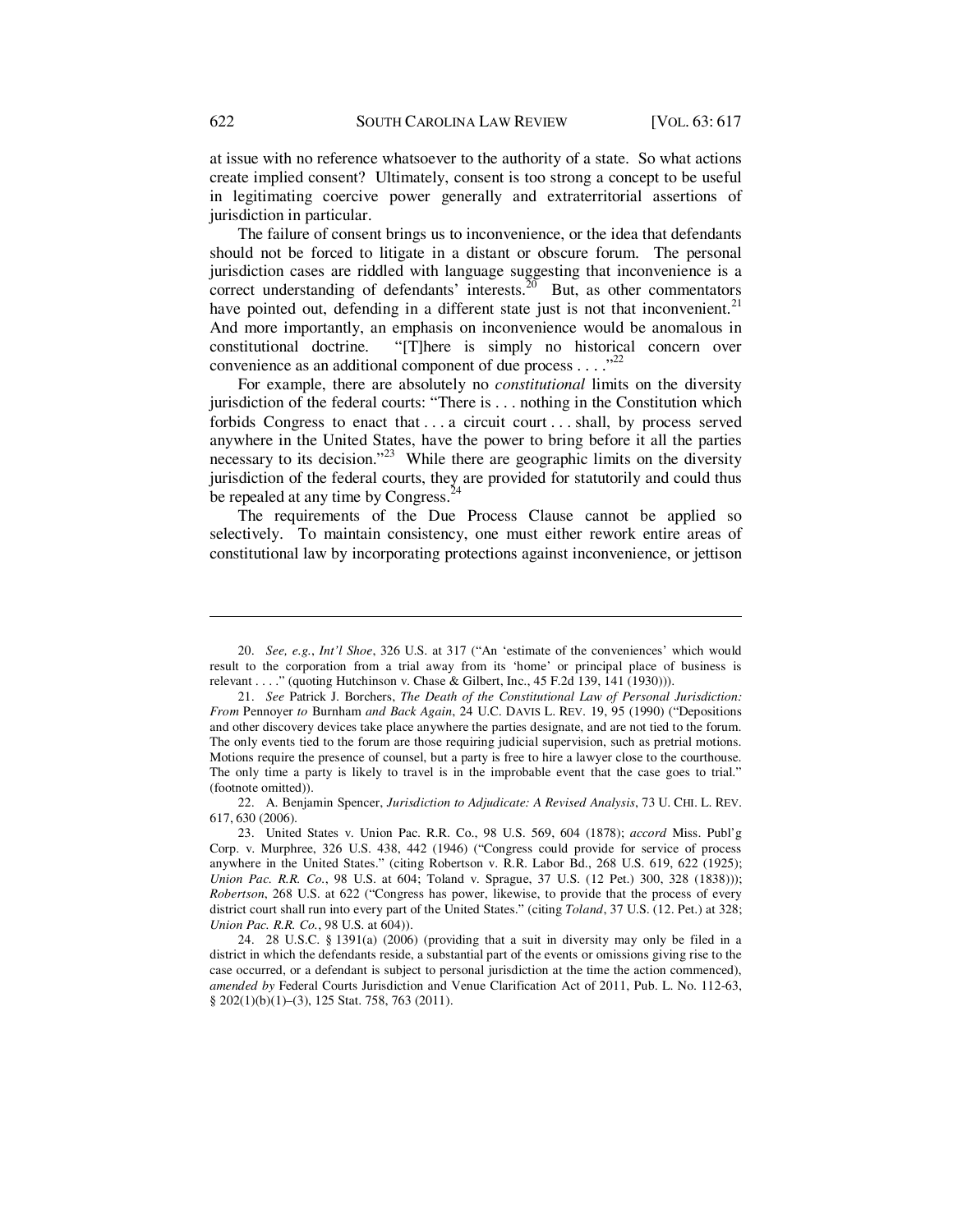the idea that inconvenience can animate due process restrictions on personal jurisdiction. The latter route is preferable.

Moving on to other rationales, the Court has at various times suggested that the expectations of defendants can serve as a limit on the jurisdiction of state courts. *World-Wide Volkswagen Corp. v. Woodson* contains perhaps the best statement of the Court's integration of expectations in personal jurisdiction cases:

[T]he foreseeability that is critical to due process analysis . . . is that the defendant's conduct and connection with the forum State are such that he should reasonably anticipate being haled into court there. The Due Process Clause, by ensuring the "orderly administration of the laws," gives a degree of predictability to the legal system that allows potential defendants to structure their primary conduct with some minimum assurance as to where that conduct will and will not render them liable to suit. $^{25}$ 

Despite such language and its application in a range of cases, $^{26}$  the Court has never made expectations the cornerstone of its Due Process analysis—and with good reason.

If the problem with consent was that its semantic content was too strong and attempts to weaken that content resulted in circularity, the problem with expectations is that it has too little semantic content and uniformly results in circularity. People expect the world to work in the way the world works. "Any expectation that a defendant has of avoiding an out-of-state court is a function of the jurisdictional rules themselves. Thus . . . [expectations] cannot justify the contents of jurisdictional rules, it simply describes a consequence of having such rules."<sup>27</sup> As a justification for limits on state court jurisdiction, it is almost impossible to take the expectations of defendants seriously.

## *2. Federalism and Sovereign Authority*

<u>.</u>

As an historical matter, federalism and state sovereignty (federalism) have been present in the personal jurisdiction cases from the beginning. In *Pennoyer* 

<sup>25.</sup> World-Wide Volkswagen Corp. v. Woodson, 444 U.S. 286, 297 (1980) (citations omitted) (quoting *Int'l Shoe*, 326 U.S. at 319).

<sup>26.</sup> *See, e.g.*, Kulko v. Superior Court, 436 U.S. 84, 97–98 (1978) ("We therefore see no basis on which it can be said that appellant could reasonably have anticipated being 'haled before a [California] court."" (alteration in original) (quoting Shaffer v. Heitner, 433 U.S. 186, 216 (1977))); *Shaffer*, 433 U.S. at 216 ("[A]ppellants had no reason to expect to be haled before a Delaware court.").

<sup>27.</sup> Borchers, *supra* note 21, at 94; *cf. World-Wide Volkswagen Corp.*, 444 U.S. at 310 n.16 (Brennan, J., dissenting) ("Such a standard need be no more uncertain than the Court's test 'in which few answers will be written in black and white. The greys are dominant and even among them the shades are innumerable.'" (internal citation omitted) (quoting *Kulko*, 436 U.S. at 92)).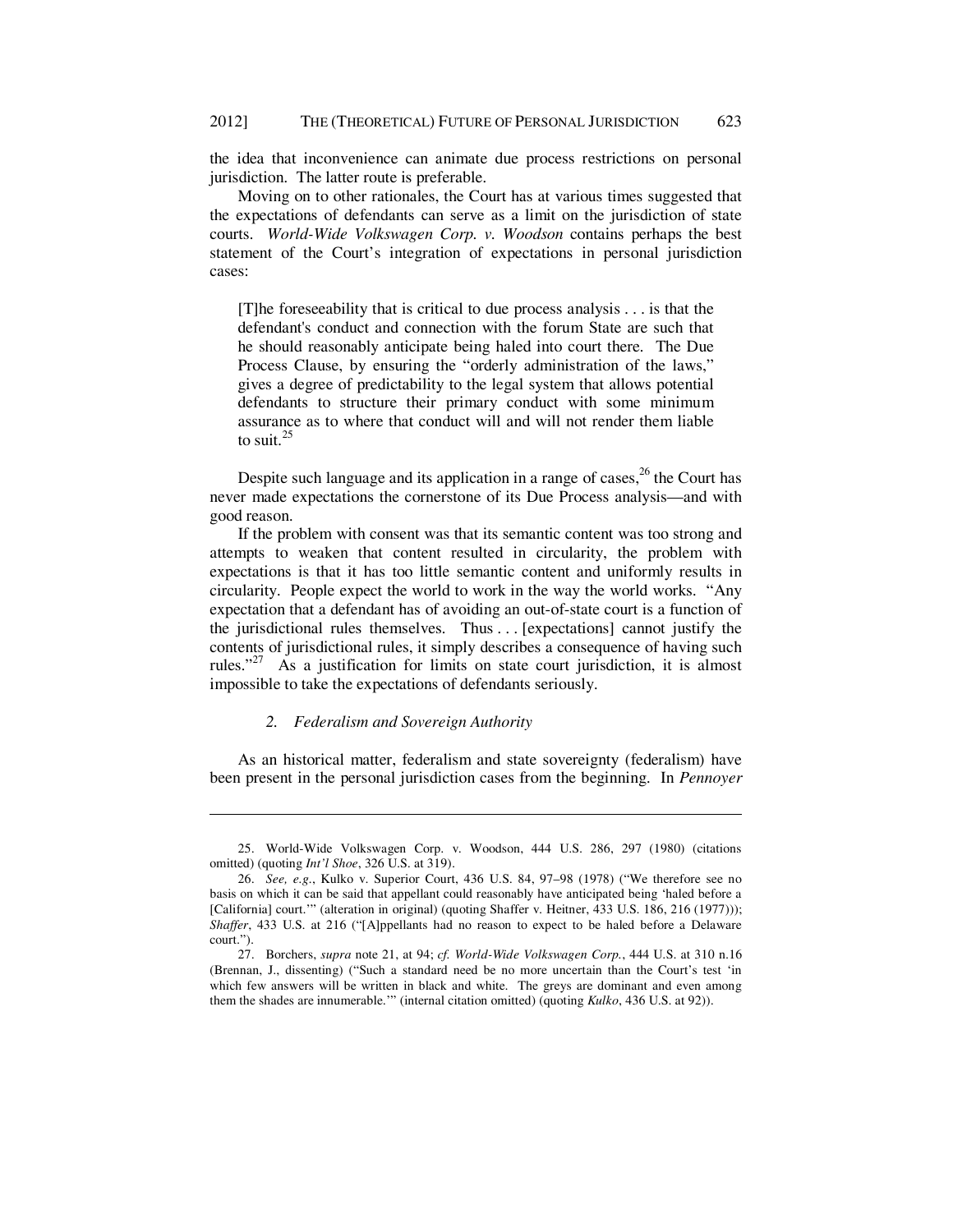*v. Neff*<sup>28</sup> the Court held "that every State possesses exclusive jurisdiction and sovereignty over persons and property within its territory" and thus that "no State can exercise direct jurisdiction and authority over persons or property without its territory."<sup>29</sup> Similarly, in *International Shoe*, the Court referred to limits on the jurisdiction of states within "the context of our federal system of government."<sup>30</sup> Later cases took up the banner in slightly more detail, arguing, for example, that the Framers intended the states to retain "the sovereign power to try causes in their courts," and that "[t]he sovereignty of each State, in turn, implied a limitation on the sovereignty of all of its sister States—a limitation express or implicit in both the original scheme of the Constitution and the Fourteenth Amendment."<sup>31</sup> *McIntyre* is but the latest case to adopt some form of this line of thinking. $32$ 

The idea here is that a state could use the operation of the Full Faith and Credit Clause to efface the borders of its sister states and threaten their authority.33 By way of illustration, Full Faith and Credit requires that any final judgment rendered in New York be given the same effect in Connecticut.<sup>34</sup> Thus, were New York able to declare its courts open to the claims arising from any auto accident in Connecticut between Connecticut residents, New York could effectively undermine Connecticut's ability and right to determine causes of action within its borders. Limits on the personal jurisdiction of one state may thus be seen as protecting other states from encroachment. Or to put the point more sharply, personal jurisdiction is the constitutional equivalent of Las Vegas's trademark advertising campaign:<sup>35</sup> what happens in state *x*, stays in state *x*.

Federalism is one of the stronger rationales offered for limits on the personal jurisdiction of state courts. However, a problem with conceptualizing federalism as a limit on state court jurisdiction is that it neglects to provide any account of the individual interests at stake. There is nothing in the concept of states or sovereignty that can tell you why it is inappropriate or appropriate to exercise coercive powers *on individuals* themselves. Because it neglects this important aspect, federalism is difficult to reconcile with the personal jurisdiction doctrine

<sup>28. 95</sup> U.S. 714 (1878).

<sup>29.</sup> *Id.* at 722 (citing JOSEPH STORY, COMMENTARIES ON THE CONFLICT OF LAWS 19–20 (2d ed. 1841); HENRY WHEATON, ELEMENTS OF INTERNATIONAL LAW 110–11 (George Grafton Wilson ed., William S. Hein & Co. photo. reprint 1995) (Richard Henry Dana, Jr. ed., 1866)).

<sup>30.</sup> Int'l Shoe Co. v. Washington, 326 U.S. 310, 317 (1945).

<sup>31.</sup> *World-Wide Volkswagen*, 444 U.S. at 293.

<sup>32.</sup> *See* J. McIntyre Mach., Ltd. v. Nicastro, 131 S. Ct. 2780, 2789 (2011) (plurality opinion).

<sup>33.</sup> *See* Allan Erbsen, *Horizontal Federalism*, 93 MINN. L. REV. 493, 567–68 (2008).

<sup>34.</sup> *See* U.S. CONST. art. IV, § 1.

<sup>35.</sup> *See* VISIT LAS VEGAS, http://www.visitlasvegas.com (last visited Feb. 15, 2012) ("What happens in Vegas, stays in Vegas.").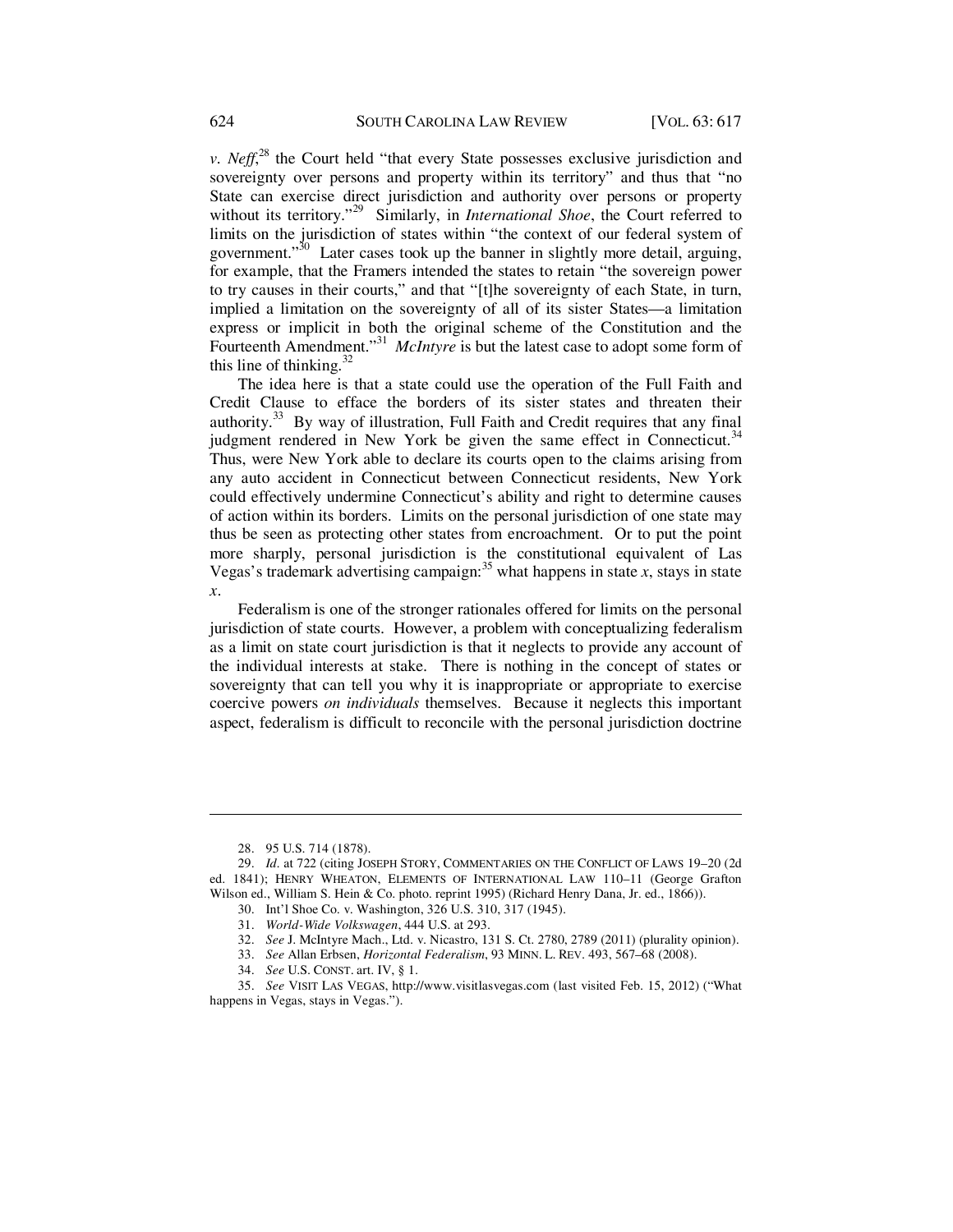as it exists in the case law,  $36$  as it is located in the Constitution,  $37$  and as it is interpreted procedurally.<sup>3</sup>

Federalism can explain limits on states' extraterritorial assertions of jurisdiction in certain paradigmatic cases. As in the example above, it is clear that the courts of New York should not be allowed to unilaterally substitute for the courts of Connecticut. However, federalism cannot explain other limits. In *World-Wide Volkswagen*, the defendant car dealership and regional-distributor sold an Audi to a family in New York, the gas tank of which exploded while they were traveling through Oklahoma.<sup>39</sup> The injured family members filed suit in Oklahoma state court. $40$  But because the defendants had no other connection with Oklahoma (they did business solely in New York's tri-state area), the Court held that the Due Process Clause prevented Oklahoma's assertion of jurisdiction $4<sup>4</sup>$ —a result that cannot be attributed to concerns about federalism and interstate sovereignty. It is difficult to argue that Oklahoma was transgressing the interests of New York by adjudicating a products liability claim resulting from an explosion on its highways. Worries about sovereignty are similarly difficult to reconcile with the reasoning in cases involving sovereign governments.<sup>42</sup>

If notions of federalism and state sovereignty are to play a critical role in the future of personal jurisdiction, they will either have to be tied to individual interests, or the doctrine will have to undergo substantial change.

# *3. Benefaction and Fair Play*

One promising but underdeveloped idea revolves around the benefits that are enabled by coercive state action. Often known as "fair play," the suggestion that the election of benefits to a defendant can legitimate jurisdiction over that defendant has made appearances in most personal jurisdiction cases. For example, in *McIntyre*, the Court repeatedly emphasized that "the exercise of

39. World-Wide Volkswagen Corp. v. Woodson, 444 U.S. 286, 288 (1980).

<sup>36.</sup> *See, e.g*., Int'l Shoe Co. v. Washington, 326 U.S. 310, 316 (1945) (quoting Milliken v. Meyer, 311 U.S. 457, 463 (1940)) (discussing limits on personal jurisdiction as limited solely by the individual rights conferred in the Due Process Clause of the U.S. Constitution).

<sup>37.</sup> *See* J. McIntyre Mach., Ltd. v. Nicastro, 131 S. Ct. 2780, 2789 (2011) ("Personal jurisdiction, of course, restricts 'judicial power not as a matter of sovereignty, but as a matter of individual liberty,' for due process protects the individual's right to be subject only to lawful power." (quoting Ins. Corp. of Ir. v. Compagnie des Bauxites de Guinee, 456 U.S. 694, 702 (1982))).

<sup>38.</sup> Individuals can waive objections to personal jurisdiction. *See* FED. R. CIV. P. 12(h)(l).

<sup>40.</sup> *Id.* 

<sup>41.</sup> *Id.* at 298–99 (quoting *Int'l Shoe*, 326 U.S. at 319).

<sup>42.</sup> If concerns about sovereignty truly motivated limits on personal jurisdiction, one might expect it to be an especially acute issue when defendants in foreign countries are involved. Yet the interests of foreign governments are barely mentioned. *See, e.g.*, Asahi Metal Indus. Co. v. Superior Court, 480 U.S. 102, 114–16 (1987) (noting the international interests at play but providing minimal discussion and analysis); *infra* Part I.D.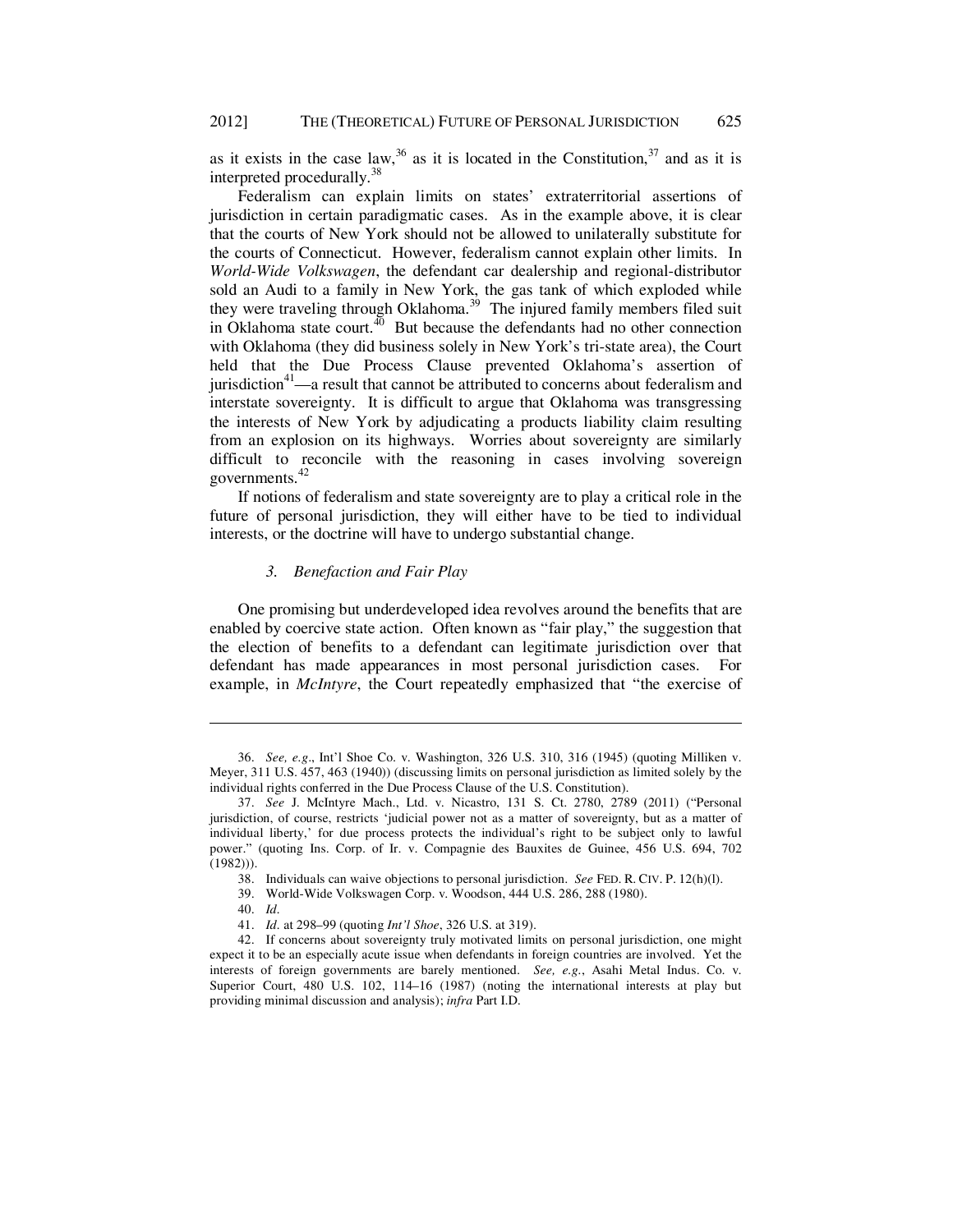judicial power is not lawful unless the defendant 'purposefully avails itself of the privilege of conducting activities within the forum State, thus invoking the benefits and protections of its laws."<sup>43</sup> Why does seeking the benefits and protection of the laws legitimate jurisdiction? Answering this question may be pivotal to the future of personal jurisdiction.

States provide certain affirmative goods and benefits, most of which redound to the benefit of those who are territorially located in the state.<sup>44</sup> For example, the creation of traffic rules and the enforcement of those rules is a benefit to those who travel within the state or conduct commerce within the state. And to the extent that the coercive enforcement of traffic laws is necessary to the provision of those benefits, those who do benefit can have no in-principle objection to the enforcement of those laws. After all, benefaction is a relative concept and to even call something a benefit is to admit that, on the whole, it is better than not. Otherwise it would not be a benefit! It follows that the necessary conditions for a benefit, in our case some level of enforcement, must also be on the whole beneficial since, *ex hypothesi*, they enable something that is altogether beneficial.

Critically, even persons located extraterritorially may benefit from the laws of a state. An extraterritorial merchant who sends goods into the state as part of the conduct of his business also benefits from the conditions the state has enabled. To the extent, then, that the enforcement of some law (including against the merchant) is necessary in the enablement of those benefits (e.g., the social conditions enabled by product liability torts), the merchant can have no objection to coercion since, *ex hypothesi*, he benefits.

The above sketch is a rough but promising direction for the political justification of personal jurisdiction. It is, of course, subject to counterarguments and examples. Consider, for example, Randy Barnett's strongest counterexample:

To better appreciate why the nonconsensual receipt of benefits cannot be the source of a duty of obedience, imagine a very generous master who provides all essentials and even a degree of choice or freedom to his vassals—or house slaves—which they nevertheless are unable to refuse. Are the slaves of sufficiently bounteous masters morally obligated to obey them? What is the problem with this entire

<sup>43.</sup> J. McIntyre Mach., Ltd. v. Nicastro, 131 S. Ct. 2780, 2785 (2011) (quoting Hanson v. Denckla, 357 U.S. 235, 253 (1958)); *see also Asahi*, 480 U.S. at 109 ("Minimum contacts must have a basis in 'some act by which the defendant purposefully avails itself of the privilege of conducting activities within the forum State, thus invoking the benefits and protections of its laws.'" (quoting Burger King Corp. v. Rudzewicz, 471 U.S. 462, 475 (1985))).

<sup>44.</sup> Because such goods redound as a merely contingent matter (i.e., they are not by definition territorial), fair play avoids problems with circularity. *See generally* Lea Brilmayer, The William B. Lockhart Lecture, *Consent, Contract, and Territory*, 74 MINN. L. REV. 1 (1989) (arguing that territoriality and not consent explain exercises of jurisdiction).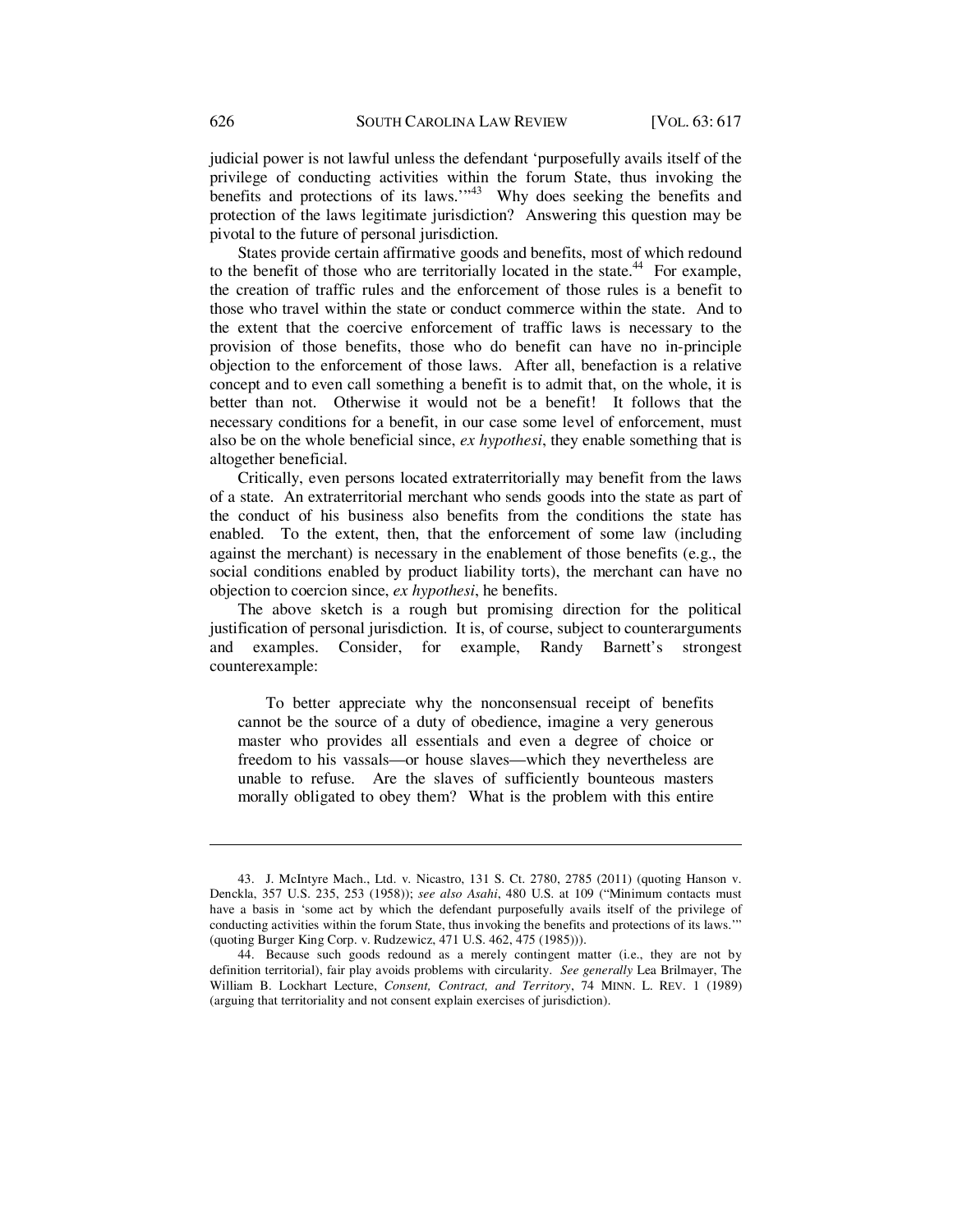line of argument? The obvious answer is that what is lacking is the consent of the slave. $45$ 

An even more obvious answer is that slavery bears absolutely no necessary relationship to the provision of benefits. In stipulating that having a generous master is a benefit to slaves, presumably Barnett's presupposed counterfactual is one where the slaves have an abject and avaricious master. But in either situation, the slaves are slaves, so the benefits Barnett mentions could not possibly be thought to justify slavery.

Another counterargument seizes on causality. What does it mean to say that a merchant benefits? Or, in other words, what causal connection must obtain between a merchant and events in the forum state such that jurisdiction is proper? Because notions of causality are an issue implicated under every theory of political justification, they represent a further frontier for personal jurisdiction.

## *B. Causality*

In some cases, it is clearly possible to say that the defendant's actions had the requisite causal connection with events in the forum state. For example, a Massachusetts domiciliary who drives into Texas and recklessly causes a traffic accident in Dallas took actions (causing the traffic accident) that are sufficiently connected to Texas to give Texas jurisdiction.<sup>46</sup> Or more generally, challenges are rare in cases where the defendant enters the forum state and engages in legally culpable conduct there, causing injury.

In other cases, it is clear that the defendant's actions do not have the requisite causal connection. In *Goodyear*, the foreign defendants had no connection with North Carolina except to the extent that a North Carolina resident was allegedly killed by one of their defective tires in France, and to the extent that a very small number of their tires, none of the type involved in the accident, were distributed by other Goodyear affiliates in North Carolina.<sup>47</sup> *Goodyear* thus represents one end of the spectrum: the defendants' actions clearly did not have the requisite causal connection with North Carolina.<sup>48</sup>

That *Goodyear* was even litigated, however, is instructive. Personal jurisdiction cases where the defendant remains outside the state but takes actions having an impact in the state are legion. The most common fact pattern involves a business that manufactures or sells an allegedly defective product outside the

<sup>45.</sup> Barnett, *supra* note 10, at 135.

<sup>46.</sup> *See* Calder v. Jones, 465 U.S. 783, 789 (1984) (citing *World-Wide Volkswagen*, 444 U.S. at 297–98; RESTATEMENT (SECOND) OF CONFLICT OF LAWS § 37 (1971)) (holding that jurisdiction is proper in the state that "is the focal point both of the story and of the harm suffered" based on the effects of the defendant's conduct in that state).

<sup>47.</sup> Goodyear Dunlop Tires Operations, S.A. v. Brown, 131 S. Ct. 2846, 2851–52 (2011).

<sup>48.</sup> *See id.* at 2857.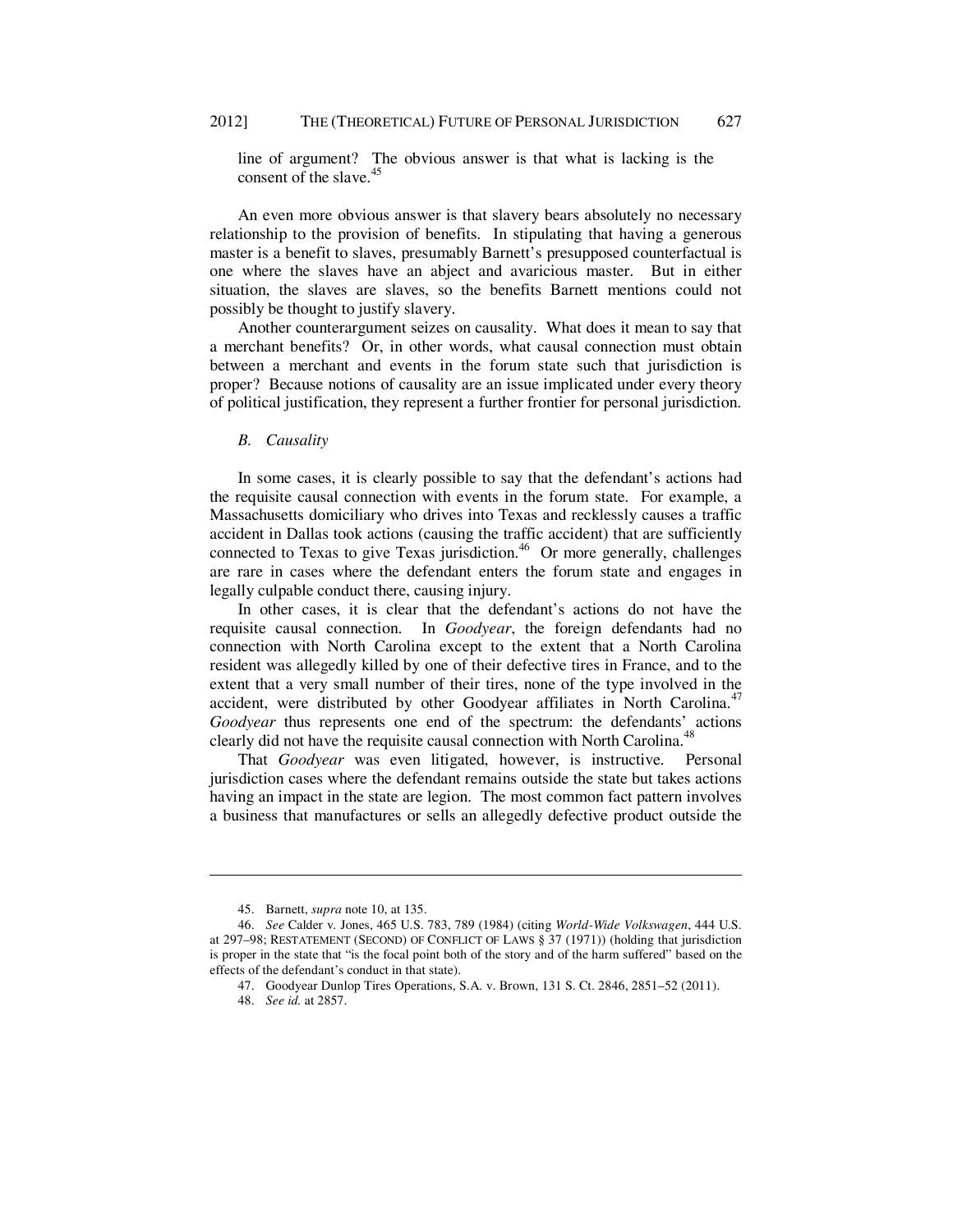forum, which somehow finds its way into the forum where it causes loss or injury. $49$  This is the familiar "stream of commerce" problem. $50$ 

In such stream of commerce cases, how is causality to be assessed? Every legal subject deserves some sort of realist treatment, and in personal jurisdiction cases there is no stronger candidate than the issue of causality. All of which is to say that there is no formal answer to hard questions of causality. Rather, the decision as to whether a defendant caused an injury in stream of commerce cases may be mediated in part by aims of personal jurisdiction.

For example, in every stream of commerce case, the defendant will have caused the accident in a but-for sense: but for the manufacture, distribution, or sale of the product that caused the injury, the injury would not have occurred. But stream of commerce cases are tricky precisely because there are strong intuitions that but-for causality, in and of itself, is insufficient for jurisdiction. Justice Kennedy picked up on the general form of this intuition in rejecting foreseeability as a causal criterion in *McIntyre*:

The owner of a small Florida farm might sell crops to a large nearby distributor, for example, who might then distribute them to grocers across the country. . . . [As a result of which,] the farmer could be sued in Alaska or any number of other States' courts without ever leaving town. $51$ 

Focusing the jurisdictional inquiry on causality in the strict, but-for sense would likely have the undesirable consequence of opening up manufacturers and distributors of products to the jurisdiction of any state in which their goods ultimately end up, however random. $52$ 

Nor do other formulations of causality prove particularly salutary. Foreseeability, depending on how it is defined, would simply reproduce the results of but-for causality since it is foreseeable that almost anything that enters the stream of commerce could start in Florida and end up in Alaska.<sup>53</sup> Or, to reference another famous personal jurisdiction case, it is not hard to foresee that

<sup>49.</sup> *See, e.g.*, Asahi Metal Indus. Co. v. Superior Court, 480 U.S. 102, 105–06 (1987) (describing such a factual scenario).

<sup>50.</sup> *See, e.g.*, *id.* at 112 (discussing stream of commerce). Stream of commerce cases have been the bread and butter of personal jurisdiction scholarship for years. *See, e.g.*, Diane S. Kaplan, *Paddling up the Wrong Stream: Why the Stream of Commerce Theory Is Not Part of the Minimum Contacts Doctrine*, 55 BAYLOR L. REV. 503 (2003).

<sup>51.</sup> J. McIntyre Mach., Ltd. v. Nicastro, 131 S. Ct. 2780, 2790 (2011) (plurality opinion).

<sup>52.</sup> The undesirability of this outcome is, of course, contestable. The point is that many, including the Court in *J. McIntyre*, and the present authors, hold strong intuitions suggesting its undesirability. *See id.* Also note that manufacturers and distributors could pursue counterfactual, causality defenses: e.g., "even if I hadn't distributed the product, another would have." But the possibility of litigation over such defenses only reinforces our point: the specter of the attorneys' fees that would arise from such attempts to predict past futures is undesirable indeed.

<sup>53.</sup> *See J. McIntyre*, 131 S. Ct. at 2790 (plurality opinion).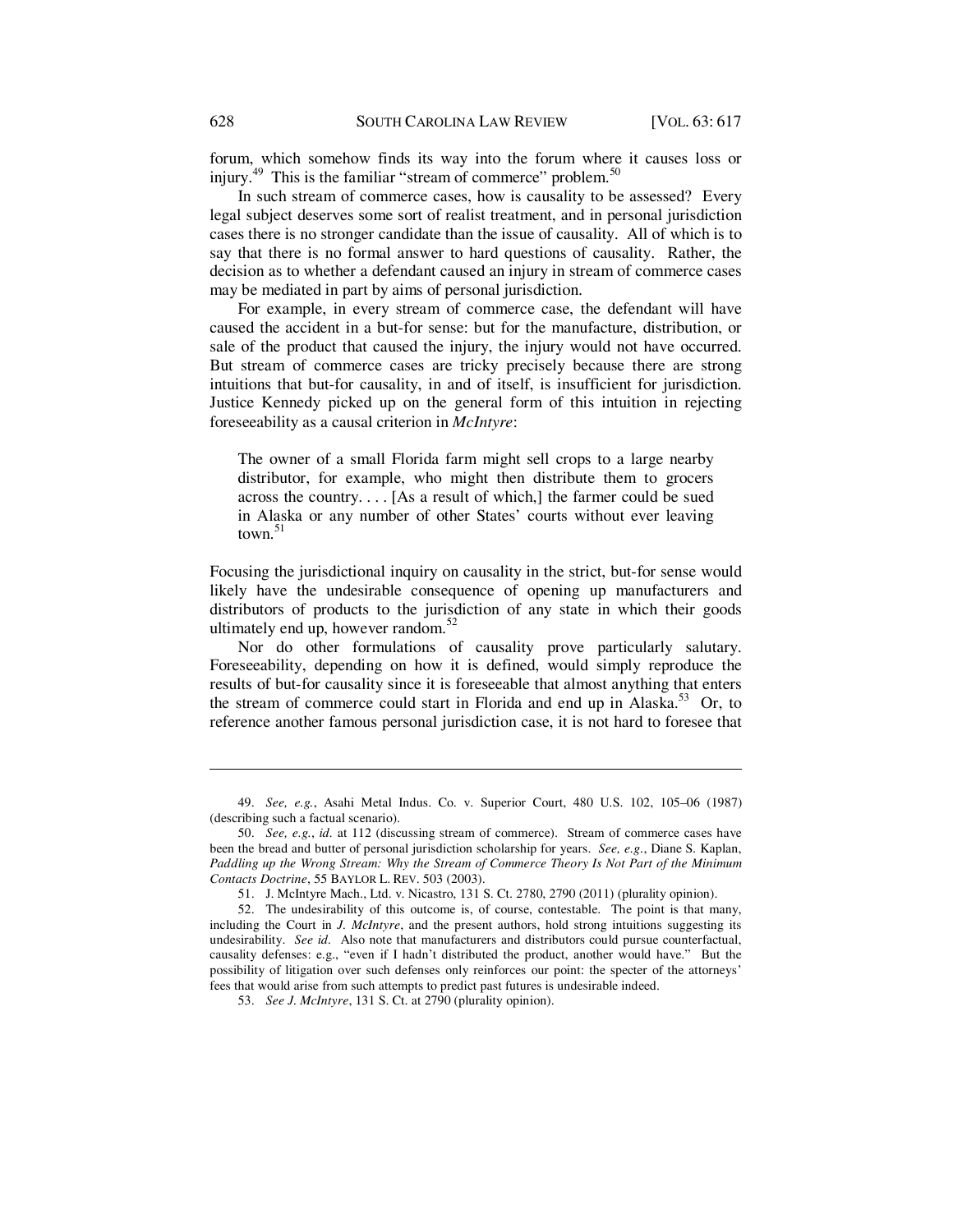a car sold in New York may be driven through another state, like Oklahoma.<sup>54</sup> The harsh results foreseeability might have for defendants could be lessened by a move to probability or predictability, but that presents an equally intractable inquiry: what level of probability is the right one? Ninety percent? Eighty percent? And more importantly, what criteria would one use to decide the correct probability?

The point is that there are different formulations of causality available and the choice among them must be guided by functional, rather than formal, considerations. Even a formal category that could in theory be made precise,<sup>55</sup> likely probability, requires functional considerations to decide where to draw the line. $56$  Thus, the connection between political justification and causality becomes apparent: deciding when defendants who sell goods into the stream of commerce in Florida should be subject to the jurisdiction of Alaska would be substantially easier if we knew what liberty interests were at stake more generally.

But critically, the question of political justification need not be resolved in order to make some progress on issues of causality. A clearer understanding of some basic policy considerations would be felicitous.

To foreshadow one possible policy contribution: an overly abstemious understanding of causality, one that limited the inquiry only to the literal actions of the defendant, would allow the complexities of modern economies to shield defendants, and perhaps intentionally so. For example, if all that matters are the literal actions of a defendant that performs all of its actions in state  $x$  (e.g., is headquartered in state *x*, designs in state *x*, manufactures in state *x*, and sells its products to distributors in state  $x$ ), then such a defendant could be immune from suit in state *y* even if all of its products were sold (by distributors) to end users in state *y*. Corporations could prevent liability in states where their products are most popular, and to the extent that corporate formalities were intact, corporate veil piercing would offer no solution.

In contrast, an overly broad notion of causality could subject defendants to suit in a state to which they had only a tangential connection, as would have happened in *Goodyear*. A clearer understanding of these policy considerations would appeal to both courts and commentators. But our point is merely that clearer functional considerations need to be articulated in order to generate a more comprehensive grasp of the issues surrounding causality in personal jurisdiction cases.

<sup>54.</sup> World-Wide Volkswagen Corp. v. Woodson, 444 U.S. 286, 295, 297 (1980).

<sup>55.</sup> We say "in theory" because, given sparse data, the statistical feats involved in determining that a car sold in New York will end up in Oklahoma are formidable.

<sup>56.</sup> Similarly, using a category like knowledge would be problematic: if an actual showing of knowledge were the required casual connection, then defendants might shield themselves from liability through studied ignorance of the destination of their products. If some other form of knowledge is required (e.g., constructive knowledge), then functional considerations would be needed to articulate its contours.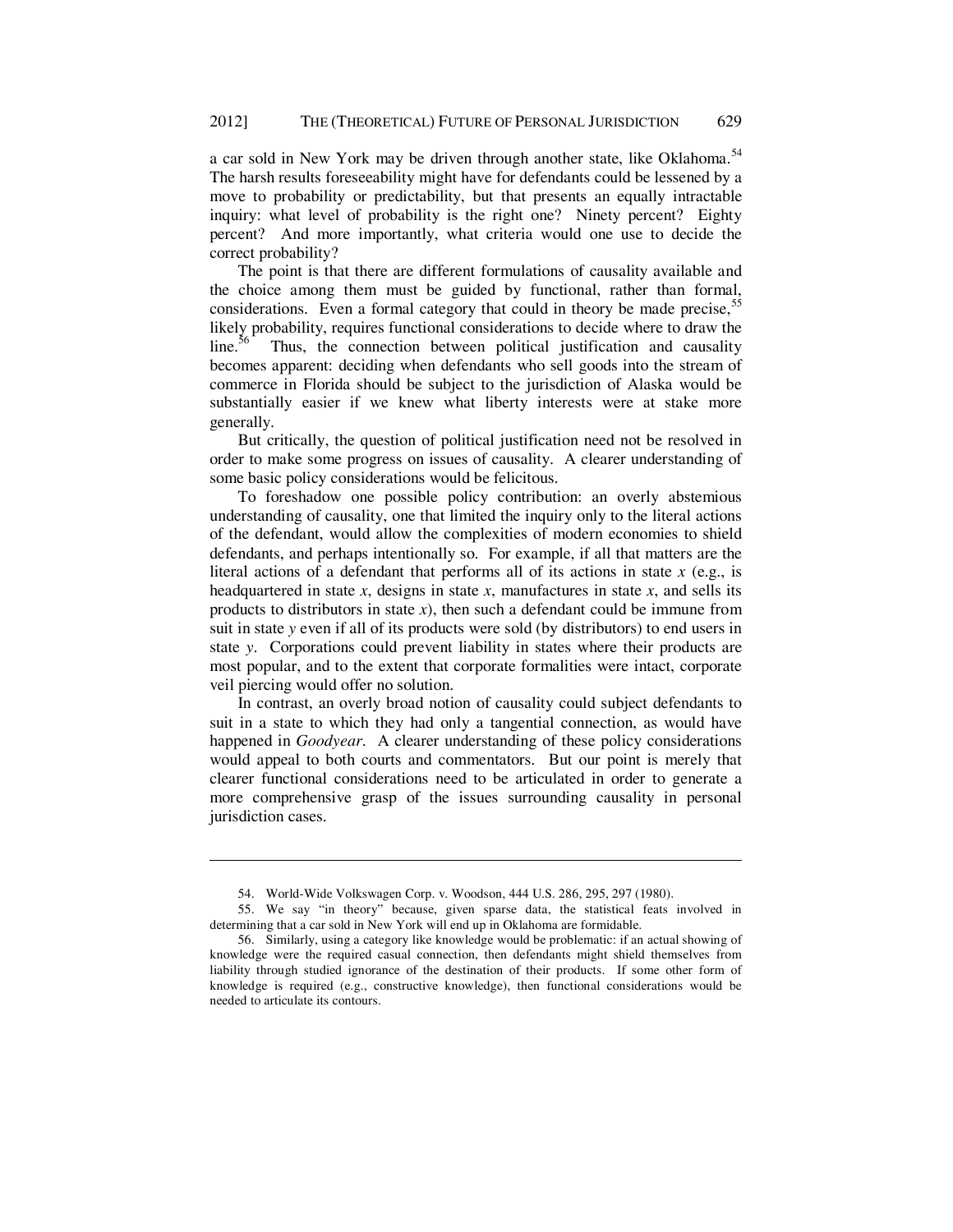#### *C. Symmetry*

This set of questions starts with the observation that the query "which party should get his/her choice of forum?" is roughly symmetric. If the forum exercises jurisdiction, then the defendant must travel to the forum to litigate; if the forum does not exercise jurisdiction, then it is the plaintiff that must travel.

This simple symmetry has sometimes been overlooked. Judges or academics who are "plaintiff oriented"—that is, they view limitations on personal jurisdiction as an irrational nuisance—tend to see the deprivation of a forum as a serious burden: whatever values can be realized by the lawsuit are best enabled by giving plaintiffs their choice of forum and are significantly hindered by limiting that choice.<sup>57</sup> Thus, holding that plaintiffs should not be able to sue in their chosen forum is tantamount to saying that they should not be able to sue anywhere at all. This plaintiff-oriented view is often conjoined with the observation that litigating in a distant forum is, under modern travel conditions, not such a great imposition on defendants.<sup>58</sup> Proponents of this point of view tend not to address the fact that modern travel conditions are as helpful to plaintiffs as to defendants, and that defendants are just as inconvenienced by an adverse jurisdictional ruling as plaintiffs are.<sup>59</sup>

But, the voices on the other side sometimes make the same mistake. Defendant-oriented judges and scholars treat defendants as entitled to view state lines as serious limitations of principle. $60$  This is an important argument, but one that applies as well to plaintiffs. If plaintiffs cannot sue in their preferred state, it will be necessary for them to travel. Just as with defendants, this is not a question of convenience only; it is also a question of principle because plaintiffs must submit themselves to the authority of a sovereign with which they have not

58. *McGee*, 355 U.S. at 223.

<sup>57.</sup> *See, e.g.*, McGee v. Int'l Life Ins. Co., 355 U.S. 220, 223 (1957) ("California has a manifest interest in providing effective means of redress for its residents when their insurers refuse to pay claims. These residents would be at a severe disadvantage if they were forced to follow the insurance company to a distant State in order to hold it legally accountable."); Borchers, *supra* note 21, at 99 ("Perhaps there are some cases in which a defendant is put to the test of defending or defaulting, and it is economically rational for the defendant to make a motion to dismiss for lack of personal jurisdiction. This much, however, should be clear: if there are such cases, they are few and far between. Such a motion should require a defendant to show a practical inability to defend. Beyond that, a defendant must show the availability of some other forum in which the plaintiff can meaningfully pursue the claim." (footnote omitted)).

<sup>59.</sup> In some respects, of course, defendants are worse off than plaintiffs; for example, plaintiffs are more likely to have access to lawyers on contingent fees, and they also have the first pick in a case where there is more than one forum that meets due process requirements.

<sup>60.</sup> *See, e.g.*, J. McIntyre Mach., Ltd. v. Nicastro, 131 S. Ct. 2780, 2787 (2011) (plurality opinion) ("[T]hose who live or operate primarily outside a State have a due process right not to be subjected to judgment in its courts as a general matter."); Katherine C. Sheehan, *Predicting the Future: Personal Jurisdiction for the Twenty-First Century*, 66 U. CIN. L. REV. 385, 433 (1998) (taking the argument one step further by suggesting that to truly protect defendants from litigating in an inconvenient forum the analysis should "be concerned with factors such as a defendant's wealth and the distance between the court and the defendant's home").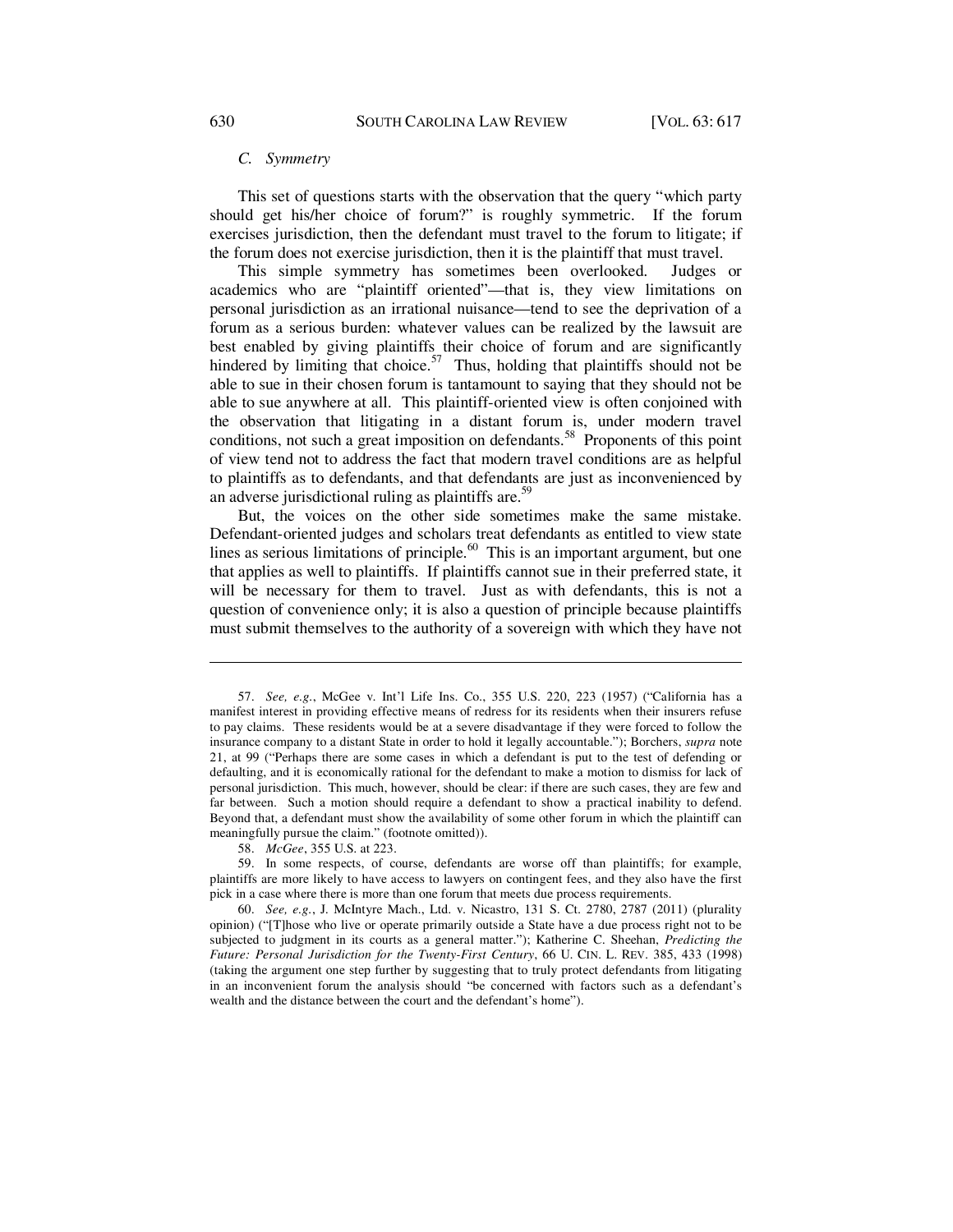voluntarily aligned themselves. Whether one sees the question in terms of sovereignty or convenience, the basic question is symmetric.

It is no response to say that due process protects defendants and not plaintiffs. The language of the Due Process Clause seems at first to support this distinction; what is prohibited is deprivation of property, as opposed to the state failing to provide a forum. $61$  But plaintiffs have property rights in their causes of action, and these are protected by due process to almost as great a degree as the property rights of defendants. *Phillips Petroleum Co. v. Shutts*<sup>62</sup> makes this conclusion explicit: "a chose in action is a constitutionally recognized property interest possessed by . . . plaintiffs."63 And while *Phillips Petroleum* suggests that *class action* plaintiffs have less at stake than *class action* defendants by virtue of the mechanics of class action litigation,  $64$  the scope of that reasoning *a fortiori* supports the idea that *individual* plaintiffs and *individual* defendants are symmetrically situated.<sup>65</sup>

The essential symmetry of the problem leads to what might be called the problem of "reciprocal contacts." In the absence of compelling, principled reasons to privilege the jurisdictional choices of defendants over plaintiffs, or vice versa, it makes sense to ask not only whether the defendant has contacts with the forum, but reciprocally whether the plaintiff has connections with the alternative forum. From this point of view, the stay-at-home plaintiff has better chances to prevail in his or her home state than the plaintiff who interacted with the defendant in another state and then went to the forum. Again, another famous personal jurisdiction case, *World-Wide Volkswagen*, exemplifies the concept.<sup>66</sup>

Lack of appreciation for the problem of reciprocal contacts shows no signs of abating. For example, in *McIntyre*, the worry that local Florida farmers may

<sup>61.</sup> *See* U.S. CONST. amend. XIV, § 1 ("[N]or shall any State deprive any person of life, liberty, or property, without due process of law . . . .").

<sup>62. 472</sup> U.S. 797 (1985).

<sup>63.</sup> *Id.* at 807 (citing Mullane v. Cent. Hanover Bank & Trust Co., 339 U.S. 306, 314 (1950)).

<sup>64.</sup> *See id.* at 808.

<sup>65.</sup> Every point made with regard to class action defendants applies to individual (but not class action) plaintiffs. "An out-of-state defendant summoned by a plaintiff is faced with the full powers of the forum State to render judgment *against* it." *Id.* But similarly, jurisdictional considerations may force an out-of-state individual plaintiff to litigate in a distant forum, and he or she may be faced with the full powers of the forum State to render judgment against him or her. "The defendant must generally hire counsel and travel to the forum to defend itself from the plaintiff's claim, or suffer a default judgment." *Id.* But similarly, an out-of-state individual plaintiff must hire counsel and travel to the forum to prosecute his or her claim or suffer the inability to realize on that claim. The point is that every argument applied to defendants applies equally to *individual* plaintiffs.

<sup>66.</sup> *See* World-Wide Volkswagen Corp. v. Woodson, 444 U.S. 286, 288–89 (1980). The Robinsons had substantial contact with New York, where they purchased their car, and Oklahoma, where the accident precipitating the suit occurred, while the defendants had no identifiable contact with Oklahoma other than selling the car to the Robinsons. *Id.* A reciprocal contacts analysis would thus identify New York as the appropriate forum. *See* discussion *infra*.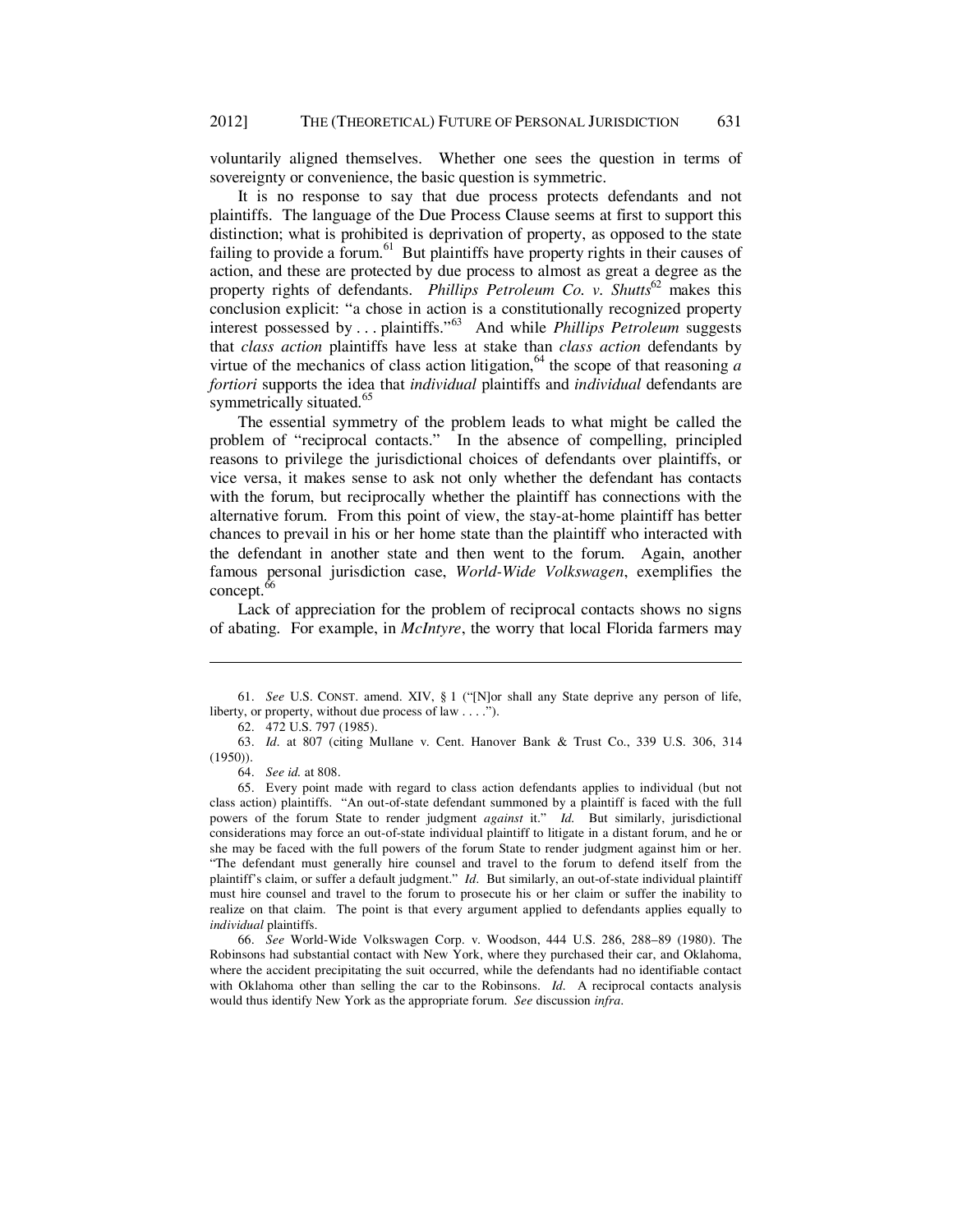be subject to suit in Alaska $^{67}$  should evince a reciprocal concern about local, Alaska-locked consumers who have to sue in Florida to vindicate their property rights. But it does not. $68$  The problem of reciprocal contacts suggests three possible futures. First, courts or scholars could develop principled reasons to focus on defendants over plaintiffs; second, courts or scholars could develop principled reasons to prefer plaintiffs over defendants; or third, courts and scholars could begin to work reciprocal contacts analyses into problems of personal jurisdiction. $69$  In the absence of a fully articulated political justification for personal jurisdiction (i.e., what liberty interest is really at stake in asserting jurisdiction), $\bar{r}$ <sup>0</sup> the first two possible futures are likely to reproduce the rigidity that arises from existing arguments as to the proper balance the law should strike between plaintiffs and defendants. We are, therefore, most sanguine about the third possible future.

Where the defendant meets the "minimum contacts" threshold, it should not be necessary to ask, in addition, whether the plaintiff has contacts with the alternative forum. The question of reciprocal contacts may be influential, however, when the defendant has few contacts or they are of dubious significance. For example, in *World-Wide Volkswagen*, it probably mattered that the plaintiffs had connections with the place that the car was bought; the plaintiffs bought the car in New York, were en route to the southwest, and had their accident on the way.<sup>71</sup> Although the defendant would have had to travel if the case was brought in Oklahoma, the plaintiff would have had to travel if the case was held in New York. Equipoise between the interests of the plaintiffs and the defendants would thus require the plaintiffs to cross state lines and sue in New York. Depending on the proper treatment of foreign defendants for constitutional purposes, $72$  a similar analysis could obtain a similar result in *Goodyear* where the (estates of the) decedents, represented by the plaintiffs, arguably had far more contact with France than the defendants did with North Carolina.<sup>73</sup>

#### *D. International Due Process*

We do not have a clear answer to the question of whether interstate cases and international cases should be treated the same for constitutional purposes. There are many cases that seem to apply international and interstate precedents interchangeably. *Goodyear*, for example, noted simply that the defendants

<sup>67.</sup> *See* J. McIntyre Mach., Ltd. v. Nicastro, 131 S. Ct. 2780, 2790 (2011) (plurality opinion).

<sup>68.</sup> *See id.* at 2791.

<sup>69.</sup> Of course, a fourth possible future is continued disregard for the problem of reciprocal contacts.

<sup>70.</sup> *See supra* Part I.A.

<sup>71.</sup> *See World-Wide Volkswagen*, 444 U.S. at 288.

<sup>72.</sup> *See infra* Part I.D.

<sup>73.</sup> *See* Goodyear Dunlop Tires Operations, S.A. v. Brown, 131 S. Ct. 2846, 2851–52 (2011).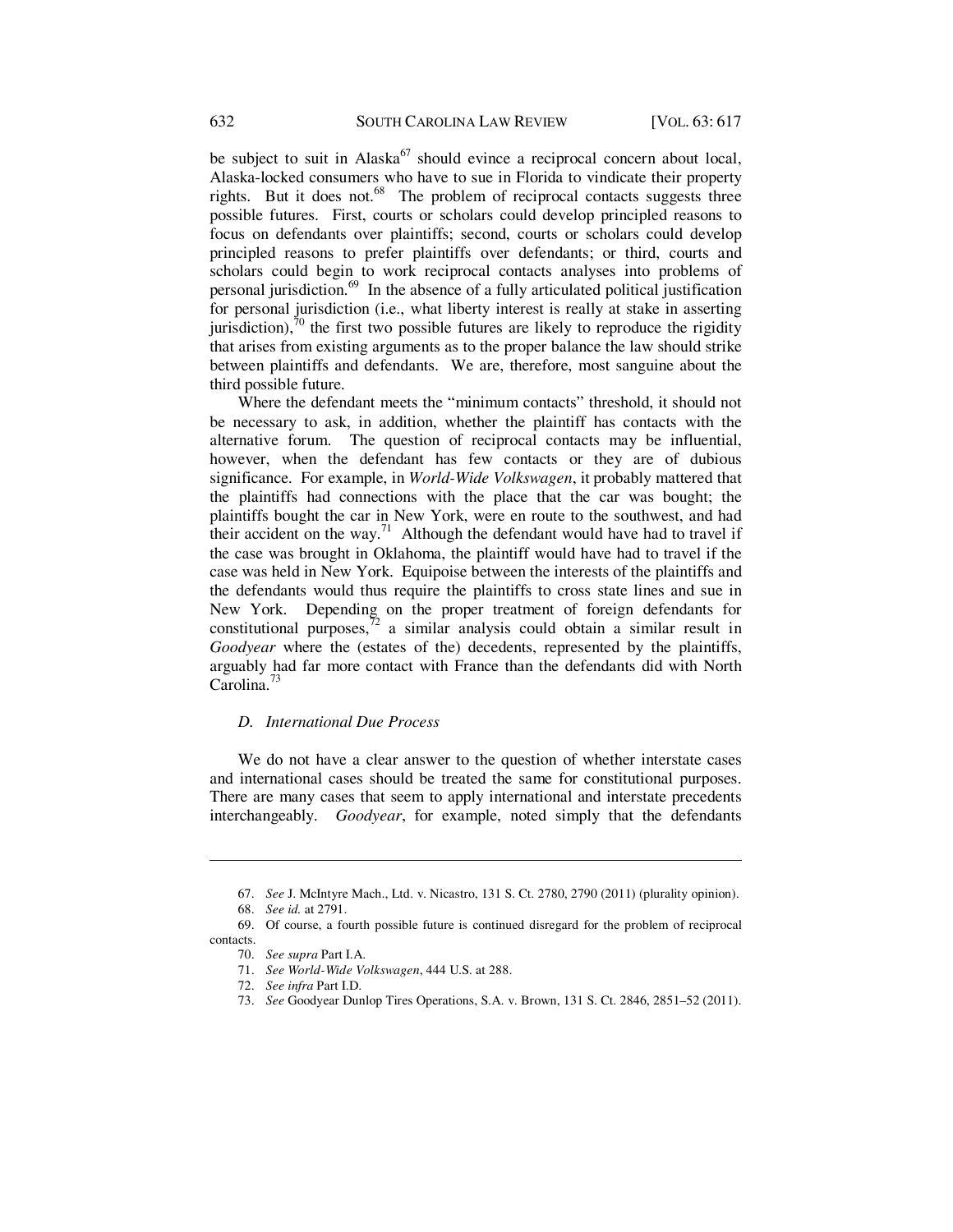contesting jurisdiction were foreign (international) subsidiaries of a U.S. parent (which did not itself contest jurisdiction) and that "[a] state court's assertion of jurisdiction exposes defendants to the State's coercive power, and is therefore subject to review for compatibility with the Fourteenth Amendment's Due Process Clause."74 In the general jurisdiction context, *Goodyear* even suggested the interchangeability of domestic and foreign out-of-state defendants by parenthetical explanation: "A court may assert general jurisdiction over foreign (sister-state or foreign-country) corporations to hear any and all claims against them . . . ."75 For the sake of clarity, we will use the word *foreign* in this discussion to refer only to non-U.S. persons or entities.

This general equivalence between foreign and domestic defendants in the personal jurisdiction context is punctuated by the occasional suggestion that foreign defendants are qualitatively different. For example, in rejecting California's assertion of personal jurisdiction over a Japanese tire valve manufacturer, the Court in *Asahi* emphasized the distance between Japan and California as well the challenges of mounting an international defense: "The unique burdens placed upon one who must defend oneself in a foreign legal system should have significant weight in assessing the reasonableness of stretching the long arm of personal jurisdiction over national borders."<sup>76</sup>

Yet, the idea that foreign nationals acting in foreign countries can claim U.S. constitutional rights is both highly controversial and contrary to other Supreme Court precedent. Indeed, there are cases that would appear to hold that defendants who are not citizens of the United States have no due process rights when on foreign soil. These arise in a rather different context: the war on drugs and the war on terror.<sup>77</sup> A prime example here is *United States v. Verdugo-Urquidez*, which held that a Mexican citizen acting and living on Mexican soil could not invoke the Fourth Amendment's restrictions on search and seizure, even when the search was conducted (with the permission of the Mexican government) by agents of the U.S. Drug Enforcement Agency.<sup>78</sup> By analogy,

<sup>74.</sup> *Id.* at 2850 (citing Int'l Shoe Co. v. Washington, 326 U.S. 310, 316 (1945)).

<sup>75.</sup> *Id.* at 2851.

<sup>76.</sup> Asahi Metal Indus. Co. v. Superior Court, 480 U.S. 102, 114 (1987).

<sup>77.</sup> *See, e.g.*, Boumediene v Bush, 553 U.S. 723, 783 (2008) (determining that foreign citizens detained as combatants by executive order are entitled to habeas proceedings that "need not resemble a criminal trial" but must be sufficient to "conduct a meaningful review of both the cause for detention and the Executive's power to detain"). Note that a critical difference between the chain of reasoning pursued in this Article and recent war on terror cases (particularly involving Guantanamo) is that in those cases, the actions may or may not have taken place on foreign soil and here, we are assuming that the relevant actions take place, and the defendants abide, unambiguously on foreign soil.

<sup>78.</sup> United States v. Verdugo-Urquidez, 494 U.S. 259, 261–62, 274–75 (1990) ("We think that the text of the Fourth Amendment, its history, and our cases discussing the application of the Constitution to aliens and extraterritorially require rejection of respondent's claim. At the time of the search, he was a citizen and resident of Mexico with no voluntary attachment to the United States, and the place searched was located in Mexico. Under these circumstances, the Fourth Amendment has no application.").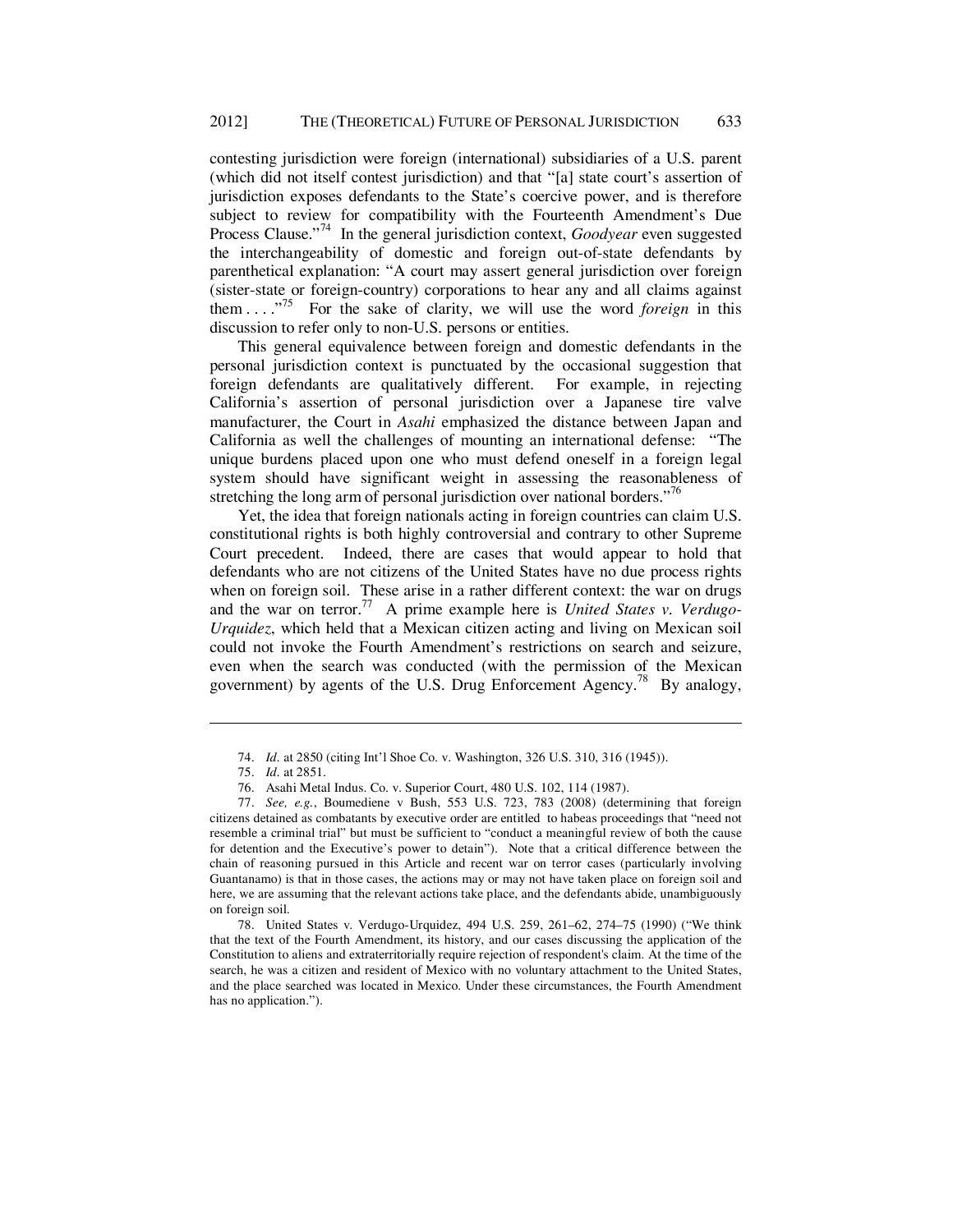*Verdugo-Urquidez* suggests that foreign nationals on foreign soil should not have due process rights under the Fourteenth Amendment.<sup>79</sup>

The two sets of cases are puzzlingly alike. Both due process/personal jurisdiction and the war on terror/war on drugs cases involve defendants who ask simply to be left alone. But of all the outstanding issues in personal jurisdiction, this is perhaps the most tractable: the treatment of foreign nationals in foreign countries really is an open question, highlighted by the doctrinal dissonance we have just described.

We suspect that the equivalence between foreign and domestic defendants in personal jurisdiction cases is best understood as an example of adaptive reuse. For a whole host of reasons—including basic nationalistic impulses, separation of powers and federalism in the conduct of trade and foreign affairs, and the economic efficiencies enabled both by foreign trade and the outsourcing of product components (e.g., the tire valves manufactured in *Asahi*)—the federal courts are wary of giving state courts jurisdiction over certain sets of foreign defendants, particularly when the state courts would lack jurisdiction over the defendants if they were merely located in another state. The Due Process Clause and the doctrines that have developed around personal jurisdiction are a highly convenient way to remove jurisdiction from state courts, even if doing so means ascribing due process protection to foreigners acting in foreign countries and creating dissonance with other areas of constitutional law.

Given the foregoing, two further sets of questions dare answers. First, is our adaptive reuse theory correct? If so, exactly what are the motivating reasons for extending due process to foreign defendants acting in foreign countries? And if not, what is the motivation for so extending due process? $80$  It could be that personal jurisdiction is just a special, sui generis sub-category of constitutional right, but why would that be? The second set would work out the constitutional implications of extending due process rights to foreigners acting in foreign countries. What are the implications for other constitutional rights foreigners might claim? And are there other constitutional avenues that could substitute for personal jurisdiction in preventing state jurisdiction over certain sets of foreign defendants?

<sup>79.</sup> *See id.* at 269, 274–75. The Court based its reasoning in *Verdugo-Urquidez* in part on *Johnson v. Eisentrager*, 339 U.S. 763 (1950), which held that foreign nationals were not entitled to habeas corpus under the Fifth Amendment while in custody in Germany. *See Verdugo-Urquidez*, 494 U.S. at 269 (quoting *Johnson*, 339 U.S. at 784). "If such is true of the Fifth Amendment [i.e., it does not apply to foreign nationals on foreign soil even when they are under U.S. control], which speaks in the relatively universal term of 'person,' it would seem even more true with respect to the Fourth Amendment, which applies only to 'the people.'" *Id.* The Fourteenth Amendment's due process protections similarly apply to "person[s]." *See* U.S. CONST. amend. XIV, § 1 ("[N]or shall any State deprive any *person* of life, liberty, or property, without due process of law . . . ."(emphasis added)).

<sup>80.</sup> Note that it is no answer to contend that out-of-state foreign and domestic defendants just are similarly situated, because the exact same response could be given to the denial of constitutional rights in *Verdugo-Urquidez*.